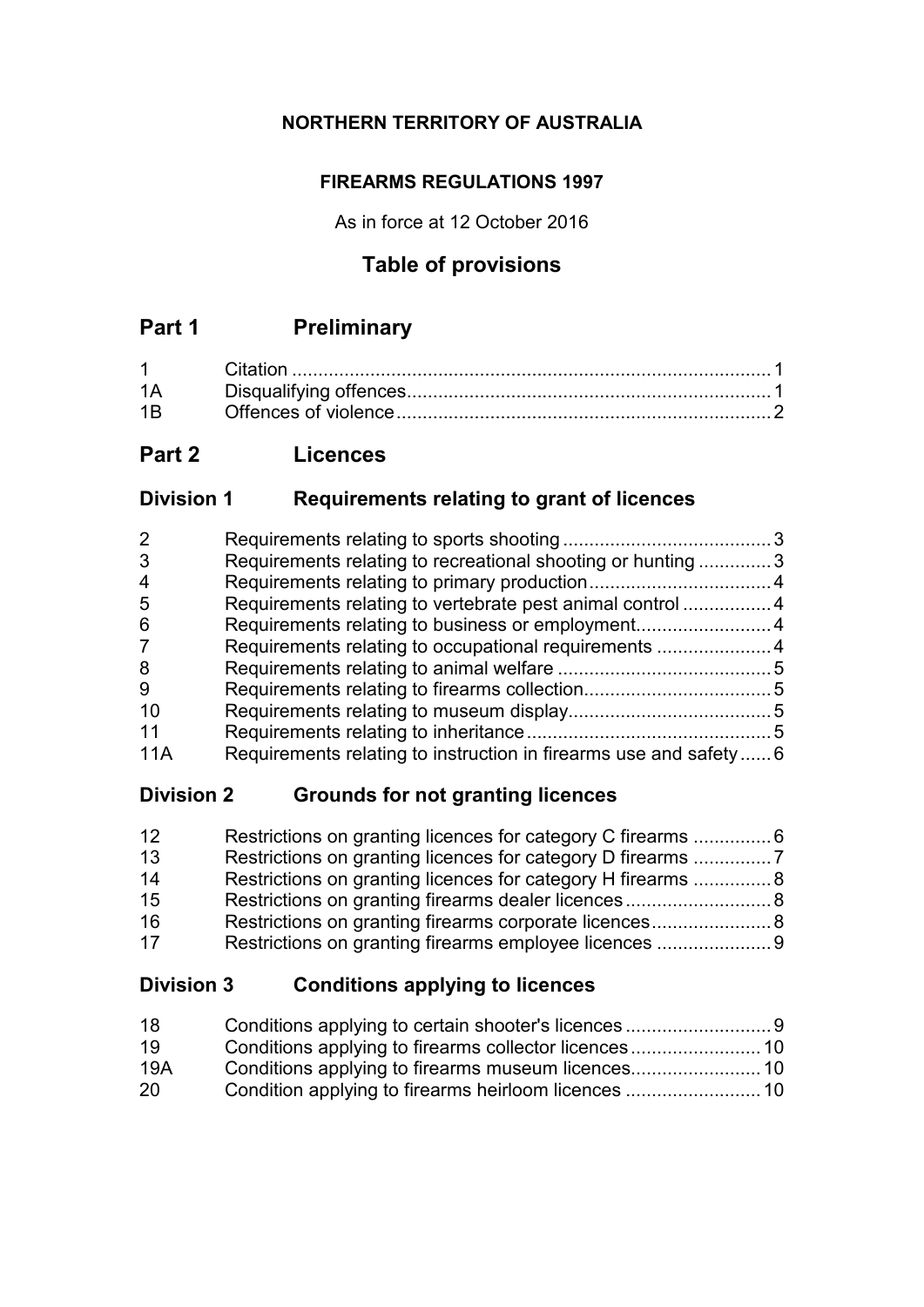## **Part 3 Storage and safe keeping**

| 21   | Storage and safe keeping requirements for category A and B                       | 10 |
|------|----------------------------------------------------------------------------------|----|
| 22   | Storage and safe keeping requirements for category C, D and<br>H firearms        | 11 |
| 23   | Storage and safe keeping requirements for firearms dealer<br>licences            | 11 |
| 24   | Storage and safe keeping requirements for firearms armourer                      | 14 |
| 25   | Storage and safe keeping requirements for firearms collector<br>licences         | 15 |
| 25AA | Storage and safe keeping requirements for antique firearms<br>collector licences | 17 |
| 25A  | Storage and safe keeping requirements for firearms museum                        | 17 |
| 25B  | Storage and safekeeping requirements for firearms club<br>$licences$             | 18 |

# **Part 4 Miscellaneous**

| 25 <sub>D</sub> | Prescribed checks for shooter's licence or permit to purchase |  |
|-----------------|---------------------------------------------------------------|--|
|                 |                                                               |  |
| 26              |                                                               |  |
| 27              |                                                               |  |
| 30              |                                                               |  |
| 31              |                                                               |  |
| 32              |                                                               |  |
| 33              |                                                               |  |
| 34              |                                                               |  |

# **Part 5 Category H sports shooting**

| 35 |  |
|----|--|
| 36 |  |
| 37 |  |
| 38 |  |
| 39 |  |

### **Part 5A Paintball**

| 39A |  |
|-----|--|
| 39B |  |
| 39C |  |
| 39D |  |

## **Part 6 Infringement notices**

| 40 |  |
|----|--|
|    |  |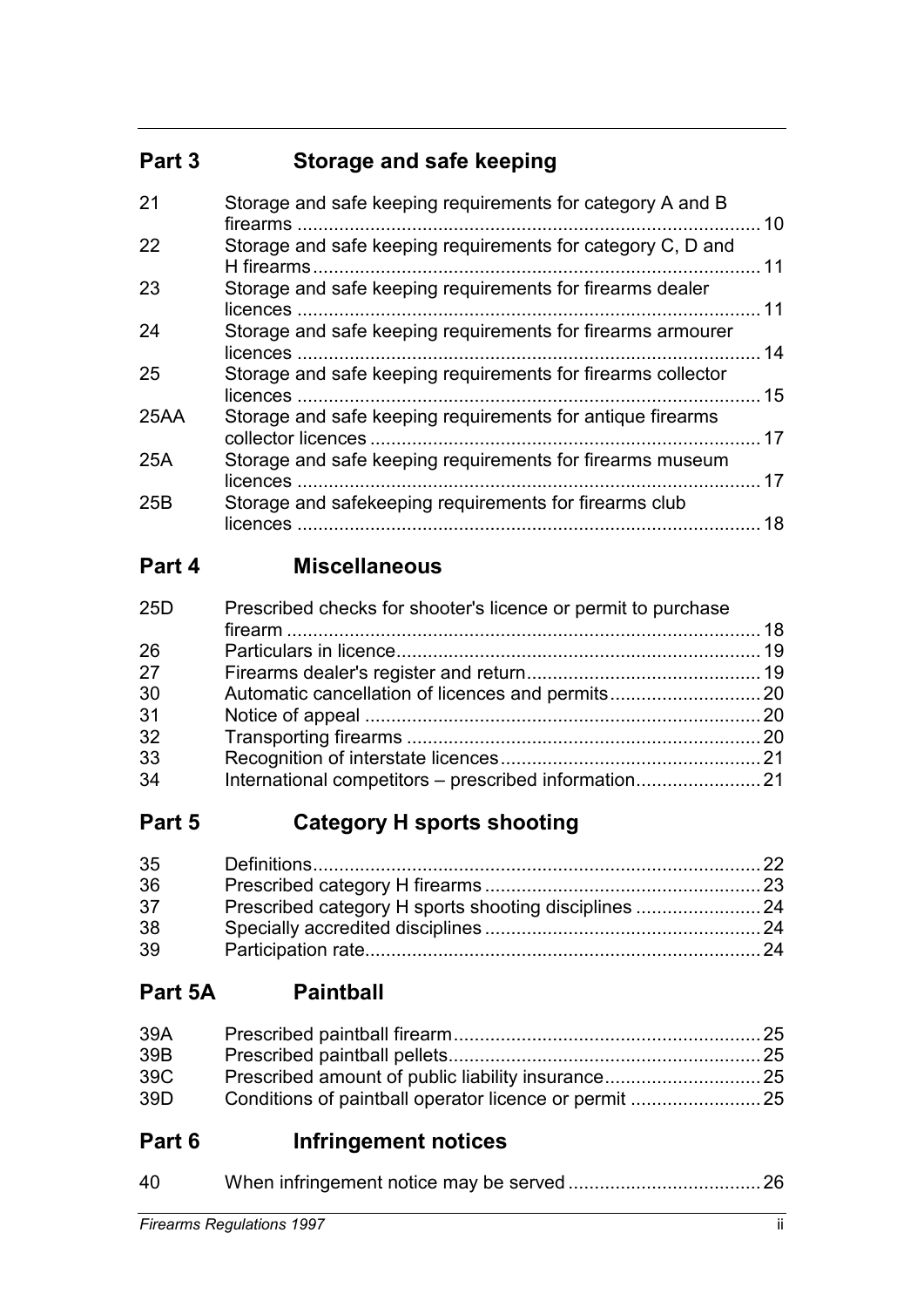| 41 |                                                       |  |
|----|-------------------------------------------------------|--|
| 42 | Particulars to be included in infringement notice  26 |  |
| 43 |                                                       |  |
| 44 |                                                       |  |
| 45 |                                                       |  |
| 46 |                                                       |  |

# **Schedule 1**

| <b>Schedule 2</b> | Storage and safekeeping requirements for<br>category a and b firearms    |
|-------------------|--------------------------------------------------------------------------|
| <b>Schedule 3</b> | Storage and safekeeping requirements for<br>category C, D and H firearms |
| Schedule 4        | Infringement notices prescribed offences<br>and amounts                  |
| <b>ENDNOTES</b>   |                                                                          |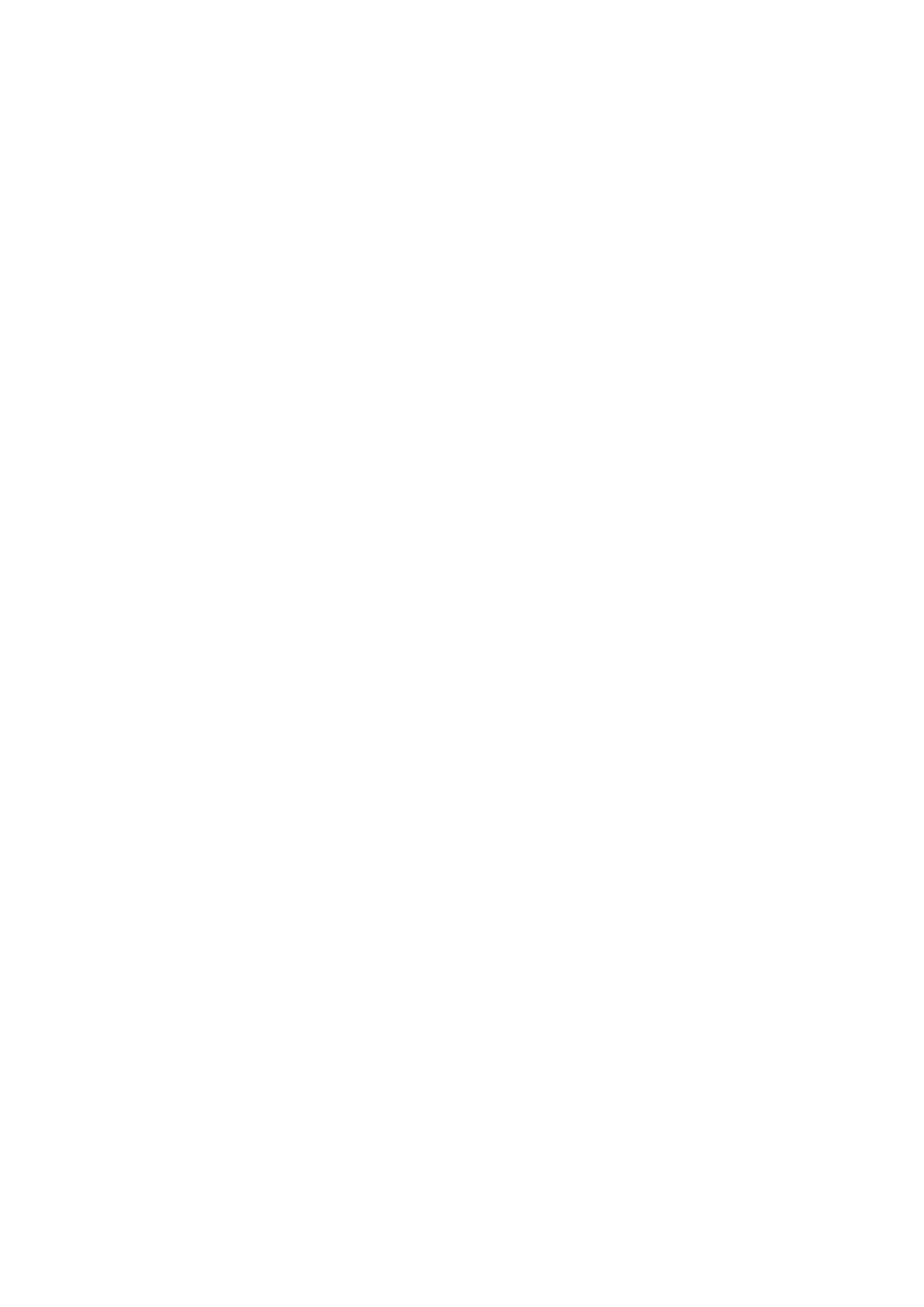#### **NORTHERN TERRITORY OF AUSTRALIA**

As in force at 12 October 2016 \_\_\_\_\_\_\_\_\_\_\_\_\_\_\_\_\_\_\_\_

\_\_\_\_\_\_\_\_\_\_\_\_\_\_\_\_\_\_\_\_

#### **FIREARMS REGULATIONS 1997**

#### **Regulations under the** *Firearms Act 1997*

#### **Part 1 Preliminary**

#### **1 Citation**

These Regulations may be cited as the *Firearms Regulations 1997*.

#### **1A Disqualifying offences**

- (1) An offence against any of the following provisions of the Criminal Code is a disqualifying offence:
	- (a) section 51, 54, 55, 62, 73, 74 or 110;
	- (b) section 131A, 134 or 135, where a custodial sentence is imposed;
	- (c) section 148B;
	- (e) section 156, 160 or 165;
	- (f) section 166, where a custodial sentence is imposed;
	- (g) section 170, 174E, 174F, 175, 176, 177, 178, 179 180, 181 or 182;
	- (h) section 185, where a custodial sentence is imposed;
	- (i) section 188(1), where the circumstance of aggravation specified in section 188(2)(m) exists and a custodial sentence is imposed;
	- (j) section 189A(1), where the circumstance of aggravation specified in section 189A(2)(b) exists;
	- (k) section 189(2), where:
		- (i) the circumstance of aggravation specified in section 189(2)(b) exists; or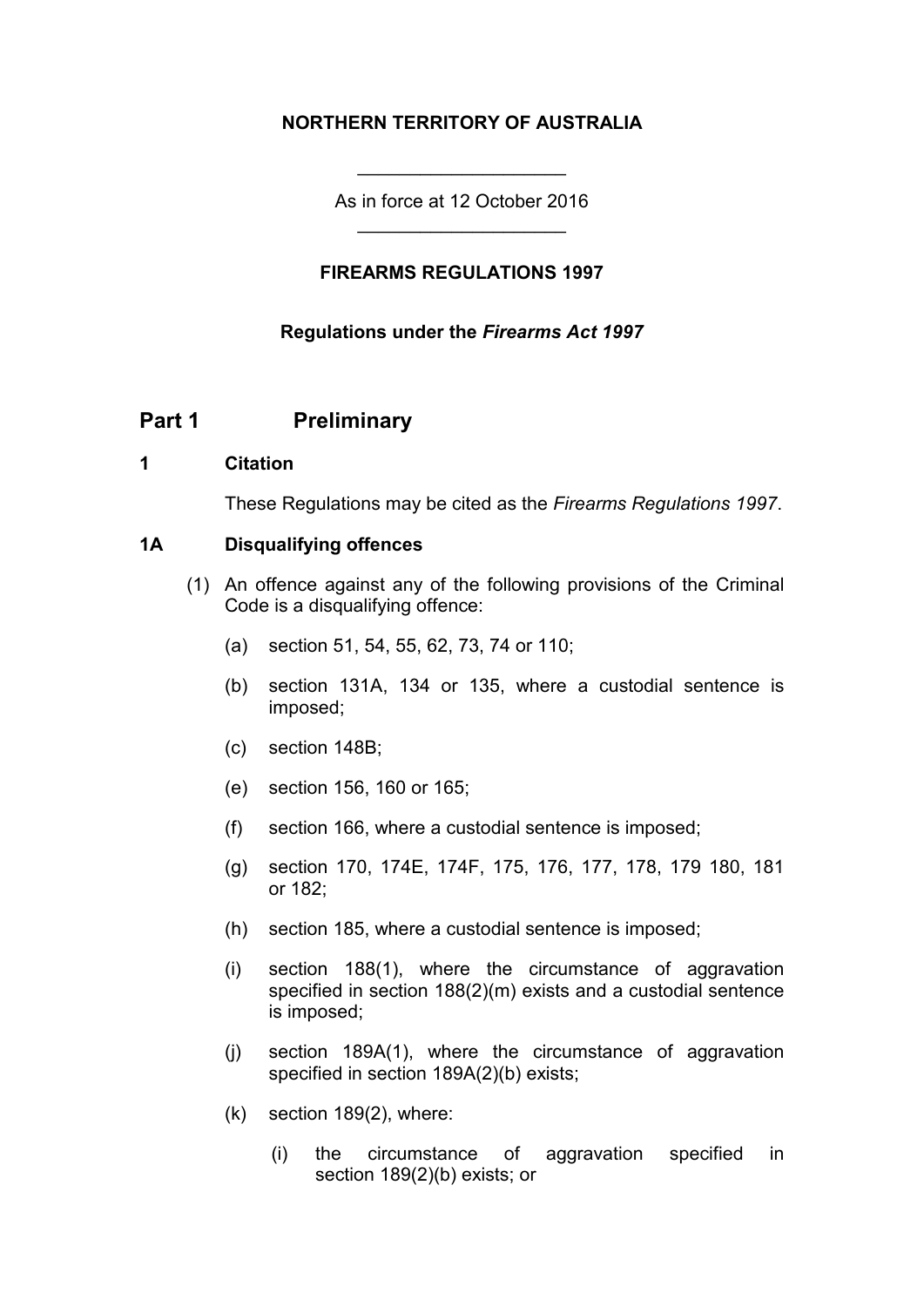- (ii) a custodial sentence is imposed;
- (l) section 190;
- (m) section 191, where a custodial sentence is imposed;
- (n) section 192, 194, 195, 196, 201, 202 or 211;
- (o) section 212(1), where the circumstance of aggravation specified in section 212(2) or (3) exists;
- (p) section 213(1), where the circumstance of aggravation specified in section 213(6) exists;
- (q) section 215;
- (r) section 216, where the circumstance of aggravation specified in section 216(2) or (3) exists;
- (s) section 226B, 228, 239, 240, 242, 243, 244, 245, 252, 281 or 287.
- (2) An offence against any of the following provisions of the *Misuse of Drugs Act 1990* is a disqualifying offence:
	- (a) Part II, Division 1**,** other than sections 6B(1), 7B(1) and 7D(1);
	- (b) section 7B(1) or 7D(1) if a sentence of imprisonment is imposed.

#### **1B Offences of violence**

An offence against any of the following provisions of the Criminal Code is an offence of violence:

- (a) section 57 or 58;
- (b) section 69, 70, 125 or 129, where a custodial sentence is imposed;
- (c) section 130 or 131;
- (d) section 131A, unless a custodial sentence is imposed;
- (e) section 132;
- (f) section 134 or 135, unless a custodial sentence is imposed;
- (g) section 148C or 148D;
- (h) section 166 or 185, unless a custodial sentence is imposed;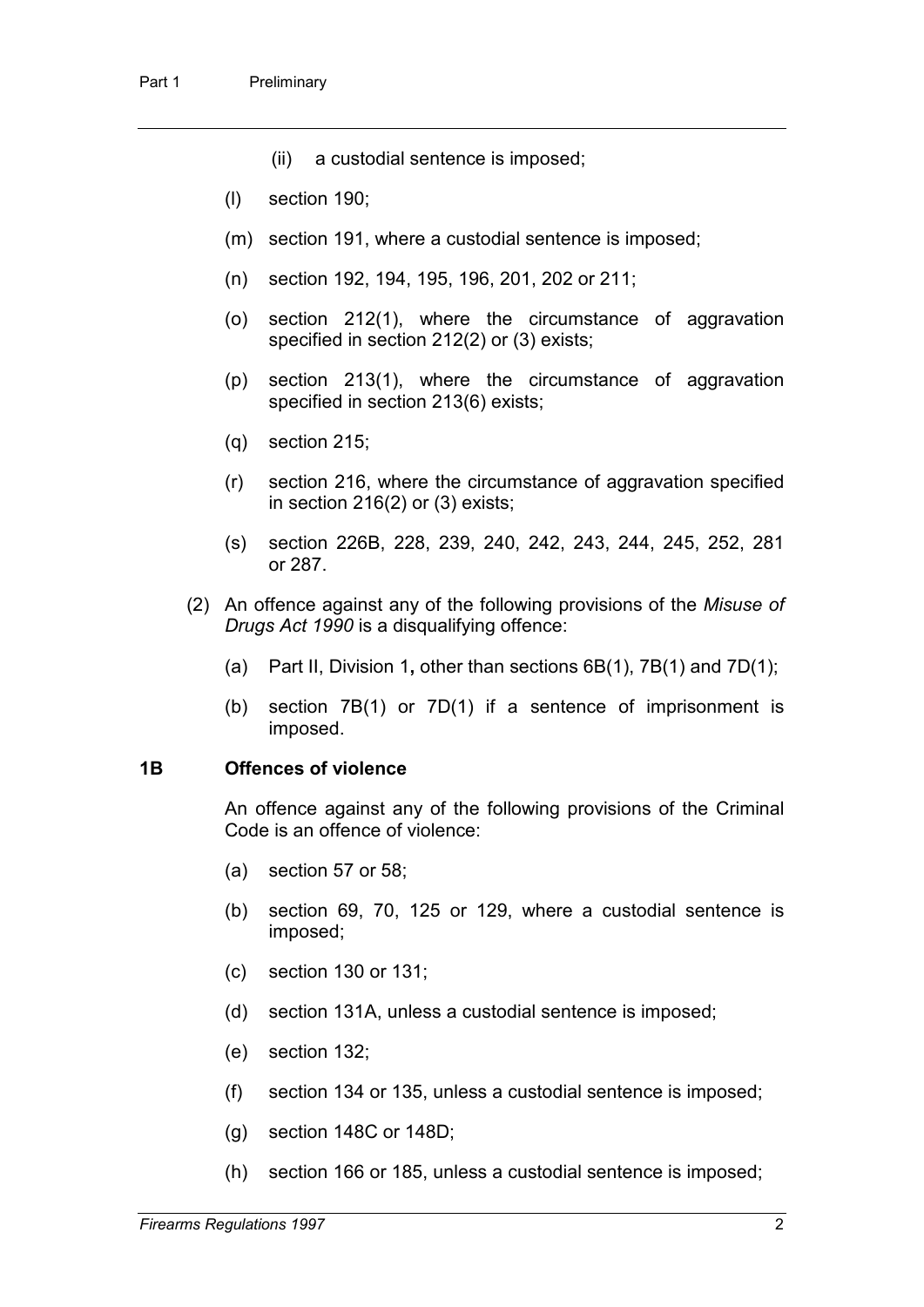- (i) sections 174C and 174D;
- (j) section 186;
- (k) section 188(1), where a circumstance of aggravation specified in section 188(2)(a) to (k) (inclusive) exists;
- (l) section 188, where the circumstance of aggravation specified in section 188(2)(m) exists, unless a custodial sentence is imposed;
- (m) section 189A(1), unless the circumstance of aggravation specified in section 189A(2)(b) exists;
- (n) section 189(2), where the circumstance of aggravation specified in section 189(2)(a) exists, unless a custodial sentence is imposed;
- (o) section 191, unless a custodial sentence is imposed;
- (p) section 193;
- (q) section 200, where a custodial sentence is imposed;
- (r) section 212(1), unless a circumstance of aggravation specified in section 212(2) or (3) exists.

#### **Part 2 Licences**

#### **Division 1 Requirements relating to grant of licences**

#### **2 Requirements relating to sports shooting**

An applicant for a licence whose genuine reason for possessing or using firearms is sports shooting must be a member of an approved firearms club.

#### **3 Requirements relating to recreational shooting or hunting**

An applicant for a licence whose genuine reason for possessing or using firearms is recreational shooting or hunting must:

- (a) be the owner or occupier of rural land;
- (b) produce proof of permission given by the owner or occupier of rural land to shoot on the rural land;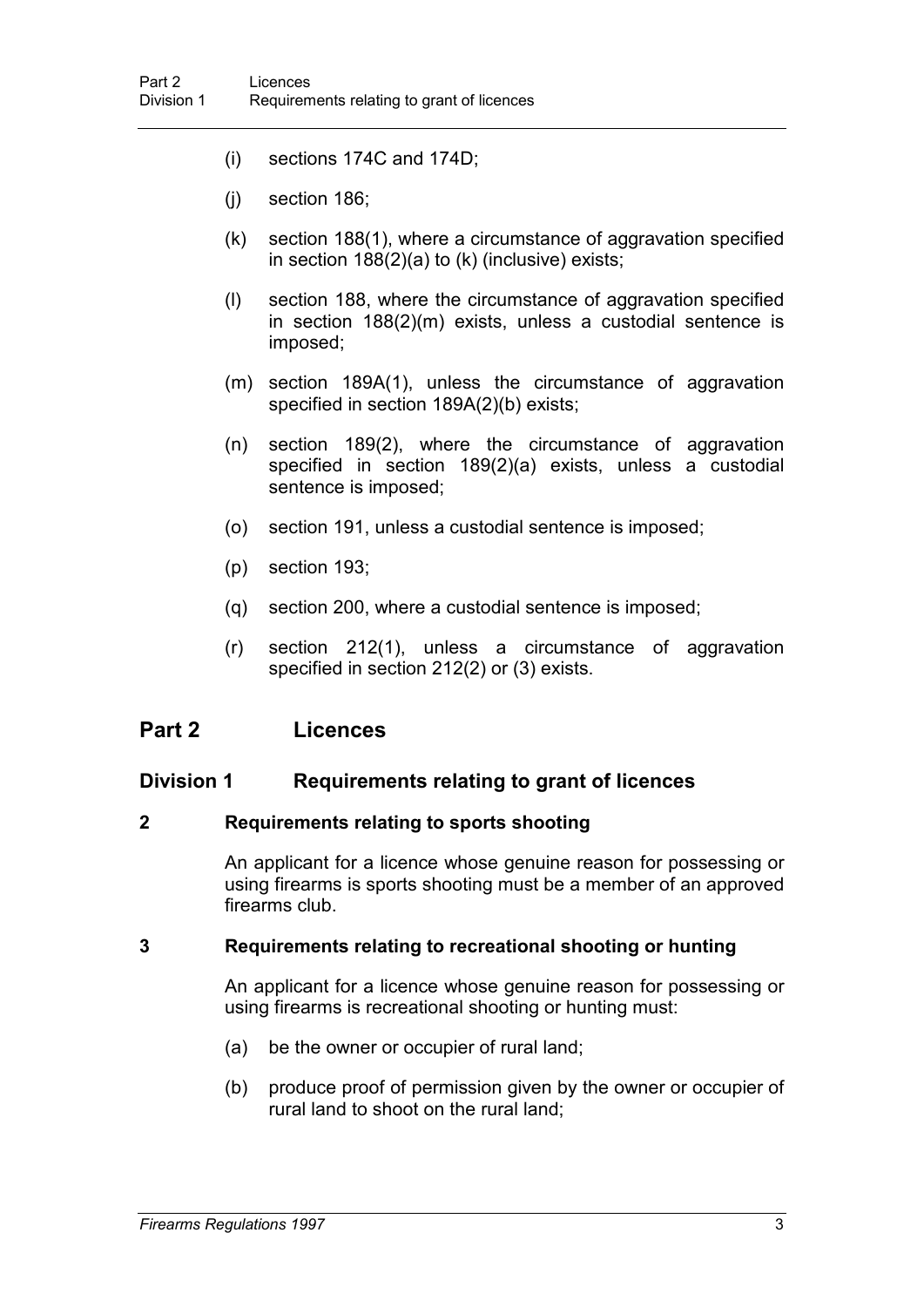- (c) produce proof of permission given by an employee of an Agency, within the meaning of the *Public Sector Employment and Management Act 1993*, to shoot on Crown land; or
- (d) produce proof of permission given by the clerk of a local government council to shoot on land owned or occupied by the council.

#### **4 Requirements relating to primary production**

An applicant for a licence whose genuine reason for possessing or using firearms is primary production must:

- (a) be a person who is a primary producer or the owner, lessee or manager of land used for primary production; and
- (b) produce evidence to the Commissioner's satisfaction that he or she intends to use firearms solely in connection with farming or grazing activities (including the suppression of vertebrate pest animals on the land).

#### **5 Requirements relating to vertebrate pest animal control**

An applicant for a licence whose genuine reason for possessing or using firearms is vertebrate pest animal control must be:

- (a) a professional contract shooter engaged or employed in controlling vertebrate pest animals on rural land; or
- (b) a person employed by or in, or authorised by, an Agency, within the meaning of the *Public Sector Employment and Management Act 1993*, or a government or local government council, that has functions relating to the control or suppression of vertebrate pest animals.

#### **6 Requirements relating to business or employment**

An applicant for a licence whose genuine reason for possessing or using firearms is business or employment must demonstrate that it is necessary in the conduct of the applicant's business or employment to possess or use firearms for which the licence is sought.

#### **7 Requirements relating to occupational requirements**

An applicant for a licence whose genuine reason for possessing or using firearms is occupational requirements must be employed or engaged in an occupation that requires the possession or use of firearms for which the licence is sought.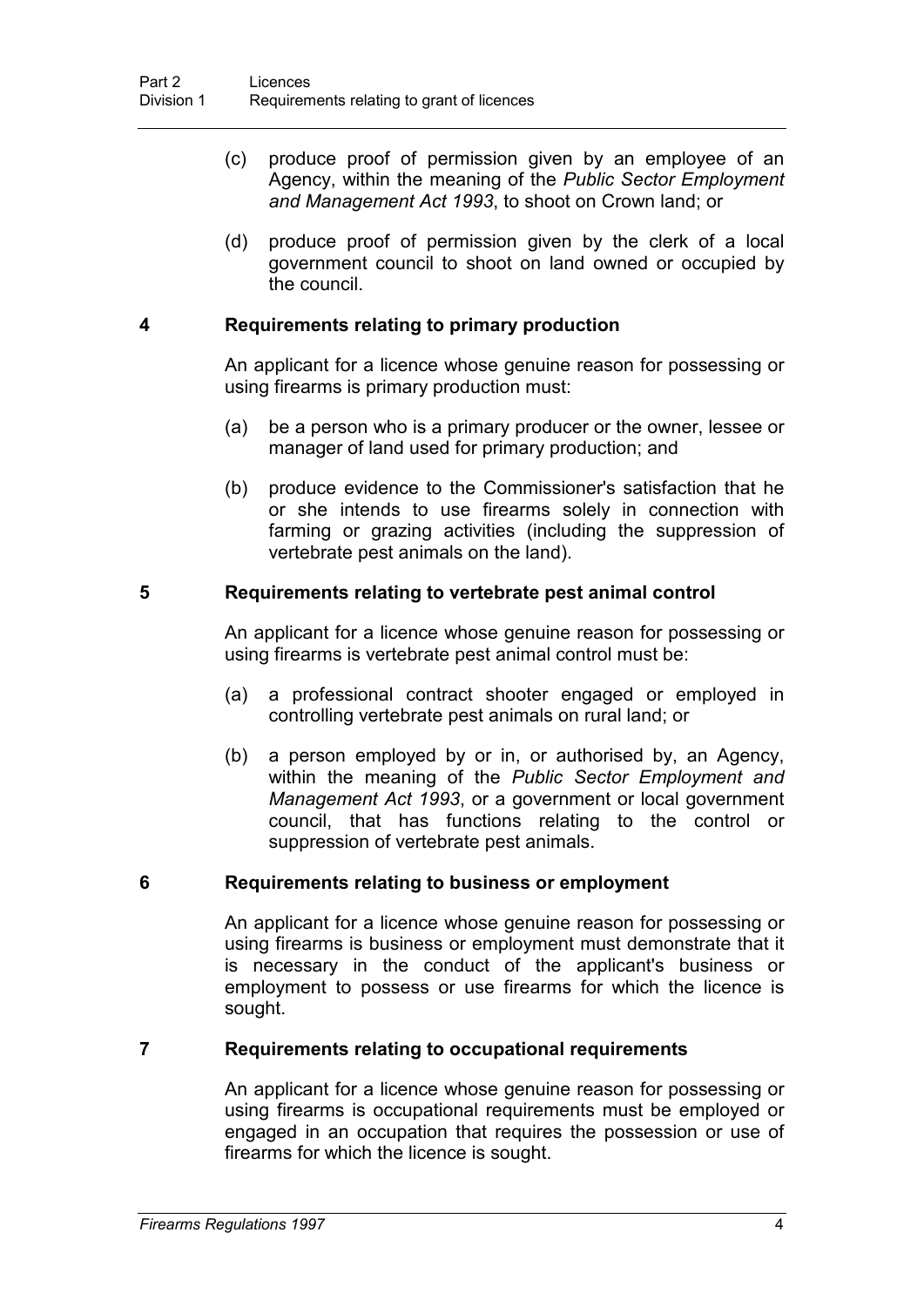#### **8 Requirements relating to animal welfare**

An applicant for a licence whose genuine reason for possessing or using firearms is animal welfare must be:

- (a) an officer of the Royal Society for the Prevention of Cruelty to Animals established in the Territory; or
- (b) a registered veterinarian or registered veterinarian specialist, within the meaning of the *Veterinarians Act 1994*; or
- (c) a person employed by or in an Agency, within the meaning of the *Public Sector Employment and Management Act 1993*, or a government or local government council, responsible for animal welfare; or
- (d) an owner, transporter, drover or other handler of animals who may need to destroy animals to avoid suffering.

#### **9 Requirements relating to firearms collection**

An applicant for a licence whose genuine reason for possessing firearms is firearms collection must:

- (a) be a member of an approved society or club the members of which collect firearms of the kind for which the licence is sought; and
- (b) collect firearms for display:
	- (i) as curiosities or ornaments; or
	- (ii) for their historic or artistic value or mechanical uniqueness.

#### **10 Requirements relating to museum display**

An applicant for a licence whose genuine reason for possessing or using firearms is museum display must collect firearms for display:

- (a) as curiosities or ornaments; or
- (b) for their historic or artistic value or mechanical uniqueness.

#### **11 Requirements relating to inheritance**

An applicant for a licence whose genuine reason for possessing a firearm is inheritance must:

(a) produce proof of the inheritance; and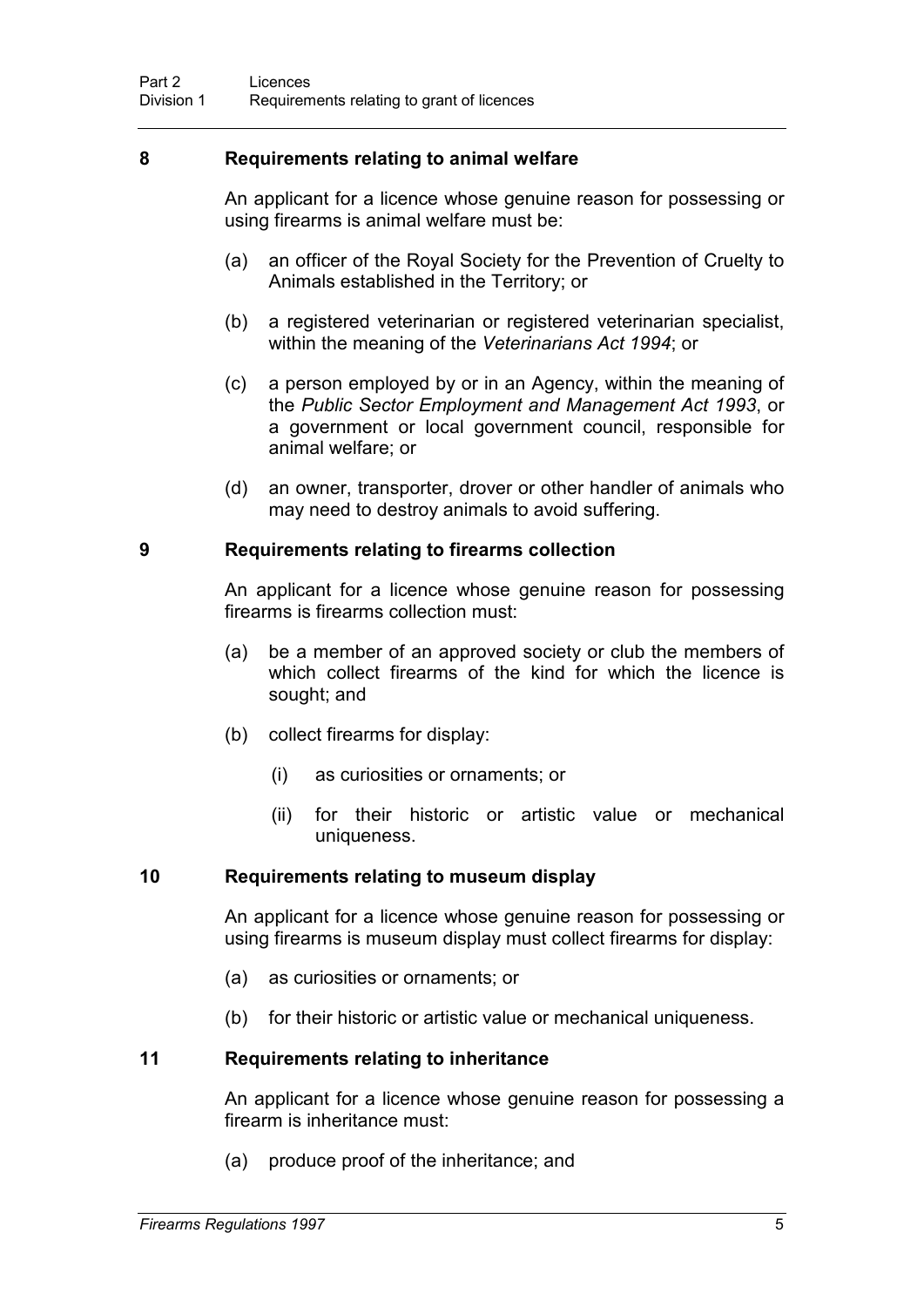(b) not qualify to possess the firearm under any other licence.

#### **11A Requirements relating to instruction in firearms use and safety**

An applicant for a licence whose genuine reason for possessing a firearm is instruction in firearms use and safety must have successfully completed:

- (a) a course in instructional techniques that is accredited by the Australian National Training Authority; and
- (b) an approved course for firearms instructors.

#### **Division 2 Grounds for not granting licences**

#### **12 Restrictions on granting licences for category C firearms**

- (1) The Commissioner is not to grant a licence authorising the possession or use of category C firearms unless:
	- (a) the genuine reason established by the applicant for the licence is:
		- (i) sports shooting; or
		- (ii) animal welfare; or
		- (iii) primary production; or
		- (iv) firearms collection; or
		- (v) museum display; or
		- (vi) instruction in firearms use and safety; or
		- (vii) paintball operator or employee; and
	- (b) the applicant produces evidence to the Commissioner's satisfaction that there is a genuine need for the applicant to possess or use category C firearms; and
	- (c) the applicant produces evidence to the Commissioner's satisfaction that the genuine need is not met by any other means (including by the possession or use of category A firearms or category B firearms).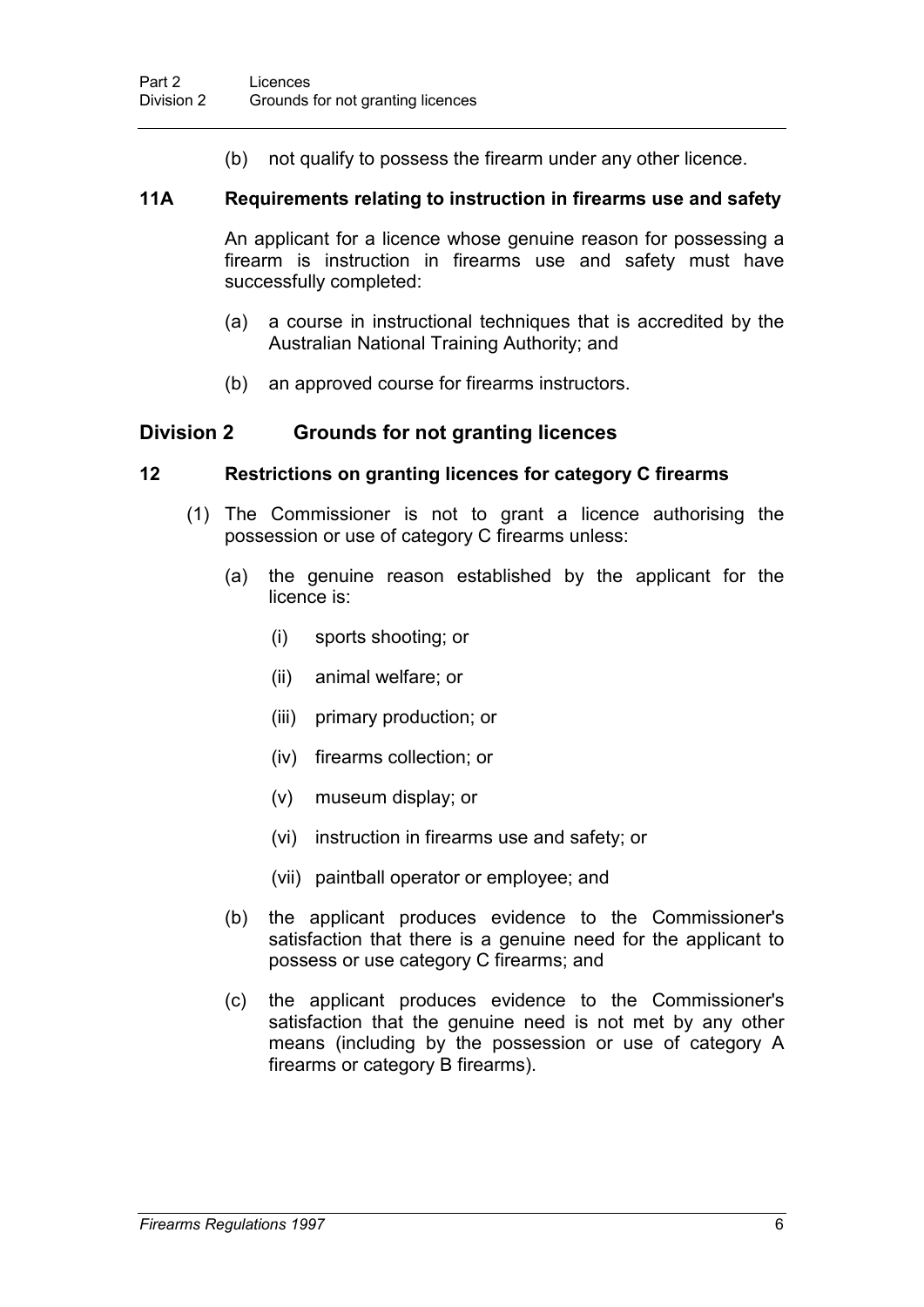- (2) Where the genuine reason established under subregulation (1) is sport shooting, an applicant is to be taken to have complied with paragraphs (b) and (c) where the applicant satisfies the Commissioner that:
	- (a) he or she is a member of an approved firearms club; and
	- (b) members of the firearms club compete in target shooting disciplines for shotguns conducted by the Olympic Games or the Commonwealth Games or at national, international or world championships.
- (3) Where a licence authorising the possession or use of a category C firearm is granted for the genuine reason of sports shooting, the licence authorises the possession or use of a shotgun only and does not authorise the possession or use of any other category C firearm.

#### **13 Restrictions on granting licences for category D firearms**

- (1) The Commissioner is not to grant a licence authorising the possession or use of category D firearms unless:
	- (a) the genuine reason established by the applicant for the licence is:
		- (i) vertebrate pest animal control;
		- (ii) primary production;
		- (iii) firearms collection;
		- (iv) museum display; or
		- (v) instruction in firearms use and safety; and
	- (b) the applicant produces evidence to the Commissioner's satisfaction that there is a genuine need for the applicant to possess or use category D firearms.
- (2) Where the genuine reason established under subregulation (1) is primary production, the applicant must produce evidence to the Commissioner's satisfaction that he or she needs to possess or use category D firearms for the culling of large feral animals and the need is not met by any other means (including by the possession or use of another category of firearm or the employing of a professional contract shooter).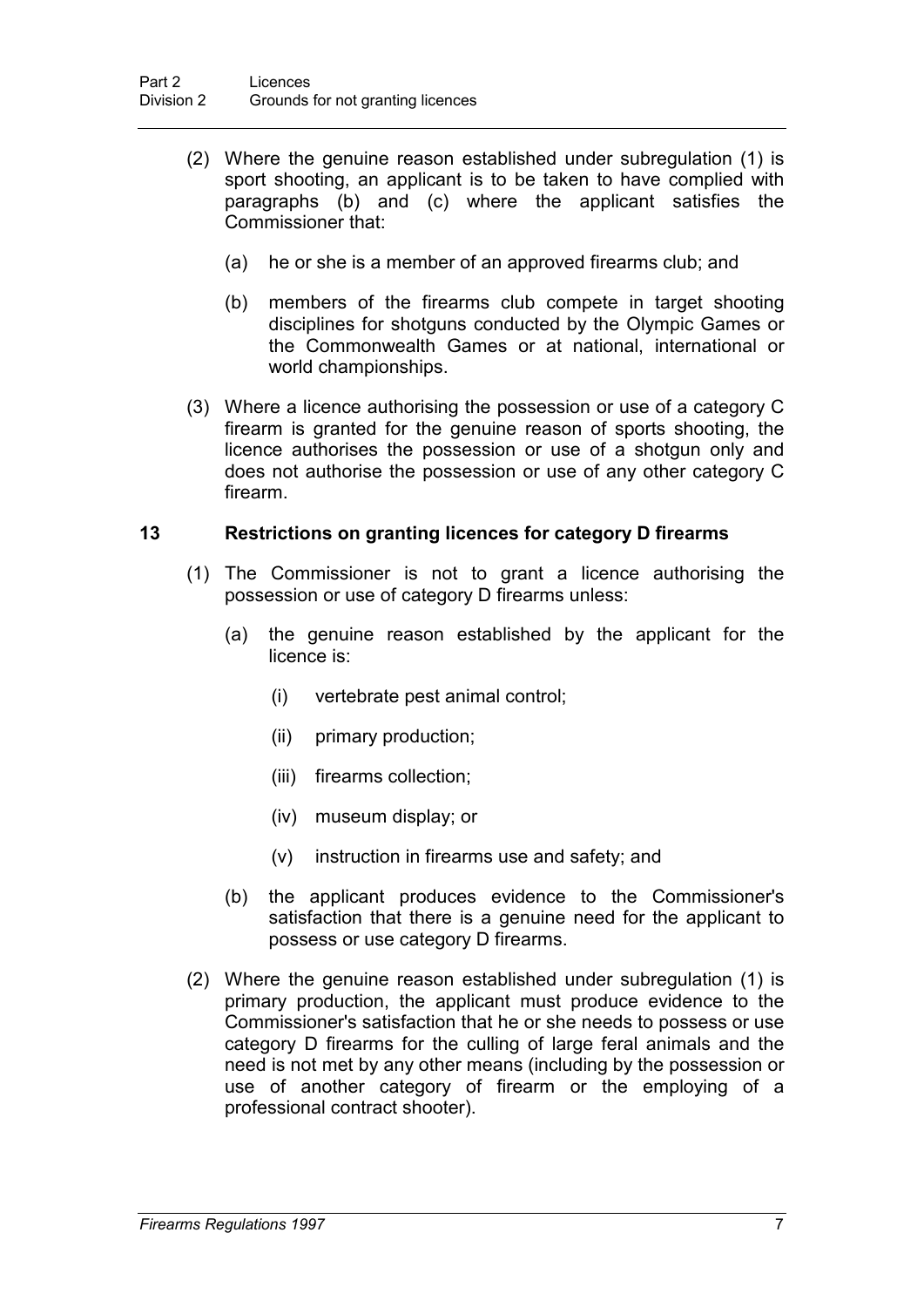#### **14 Restrictions on granting licences for category H firearms**

The Commissioner is not to grant a licence authorising the possession or use of category H firearms unless:

- (a) the genuine reason established by the applicant for the licence is:
	- (i) sport or target shooting;
	- (ii) business or employment;
	- (iii) firearms collection;
	- (iv) museum display; or
	- (v) instruction in firearms use and safety; and
- (b) the applicant produces evidence to the Commissioner's satisfaction that there is a genuine need for the person to possess or use category H firearms.

#### **15 Restrictions on granting firearms dealer licences**

- (1) The Commissioner is not to grant a firearms dealer licence in respect of category C firearms, category D firearms or category H firearms unless:
	- (a) the applicant for the licence is already the holder of a firearms dealer licence;
	- (b) the applicant produces evidence to the Commissioner's satisfaction that the applicant derives a substantial part of his or her income from dealing in firearms; and
	- (c) the Commissioner is satisfied that the applicant has complied with the reporting and the storage and safe keeping requirements in respect of the firearms dealer licence held by the applicant.
- (2) Subregulation (1) does not apply where the applicant is an approved firearms club.

#### **16 Restrictions on granting firearms corporate licences**

The Commissioner is not to grant a firearms corporate licence unless satisfied:

(a) the applicant is engaged in a business or undertakes activities in respect of which there is a need to possess or use firearms;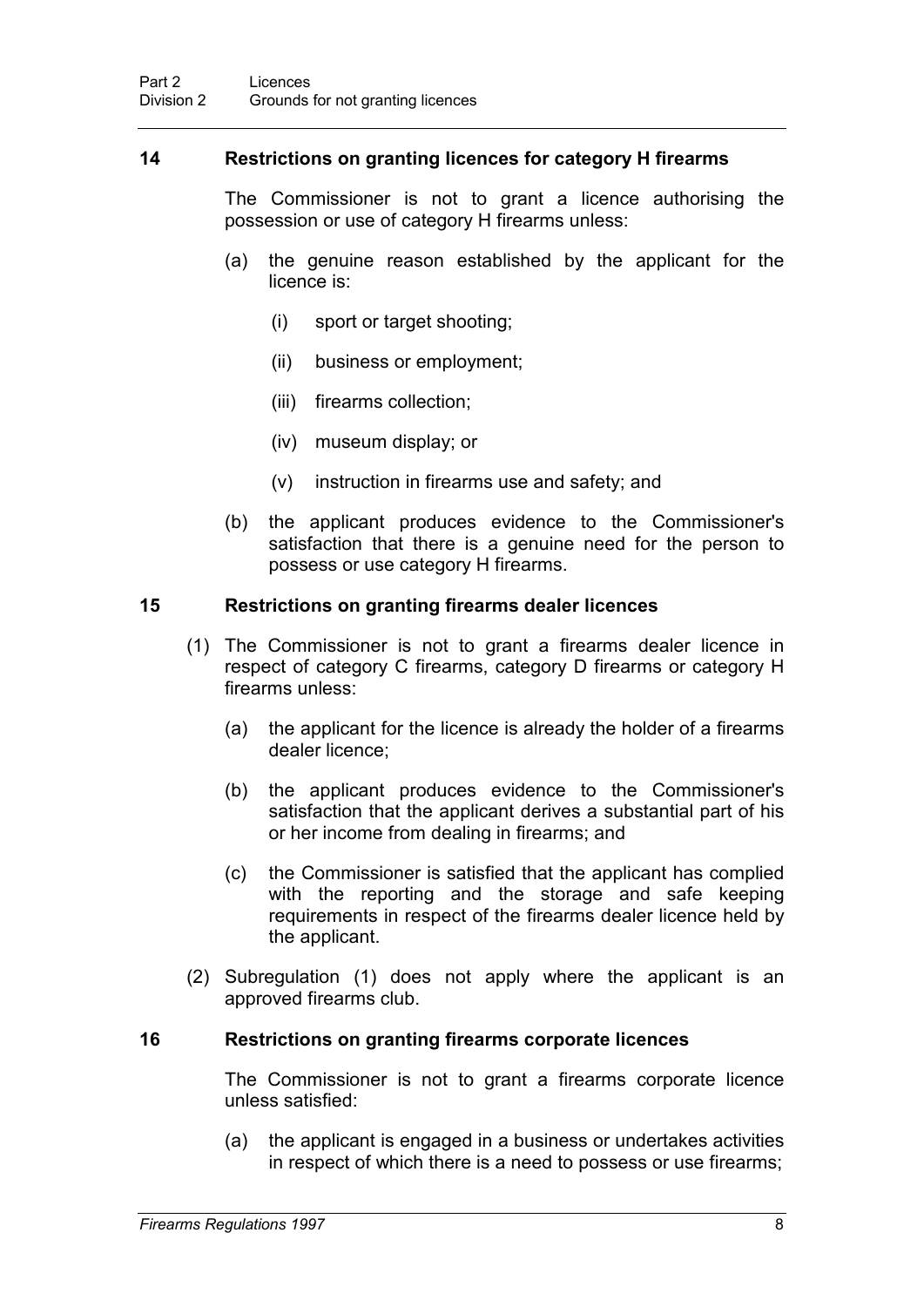- (b) the applicant has made adequate provision for the safe storage and control of firearms the applicant will possess; and
- (c) the applicant has made arrangements, when required by the Commissioner, for those employees of the applicant who will possess firearms to undertake an approved firearms training and safety program.

#### **17 Restrictions on granting firearms employee licences**

The Commissioner may refuse to grant a firearms employee licence unless satisfied that the applicant has satisfactorily completed an approved firearms training and safety program.

#### **Division 3 Conditions applying to licences**

#### **18 Conditions applying to certain shooter's licences**

- (1) A shooter's licence authorising the possession or use of category D firearms granted to an applicant whose genuine reason is primary production is subject to the following conditions:
	- (a) the holder may only possess or use category D firearms in an area specified by the Commissioner;
	- (b) the holder must obtain the approval of the Civil Aviation Safety Authority before using category D firearms from a helicopter;
	- (c) the holder is to use category D firearms for culling from the ground only when airborne culling is not practicable;
	- (d) at the expiration of the licence, all category D firearms must be surrendered to a member of the Police Force or stored or disposed of in an approved manner.
- (2) A shooter's licence authorising the possession or use of category C firearms granted to an applicant in accordance with regulation 12(2) is subject to the following conditions:
	- (a) the holder must take part in not less than 4 target competitions conducted by the club of which he or she is a member in each year of the licence; and
	- (b) the holder may only use a shotgun under the licence:
		- (i) at premises occupied by a firearms club that are approved under Part 8 of the Act; and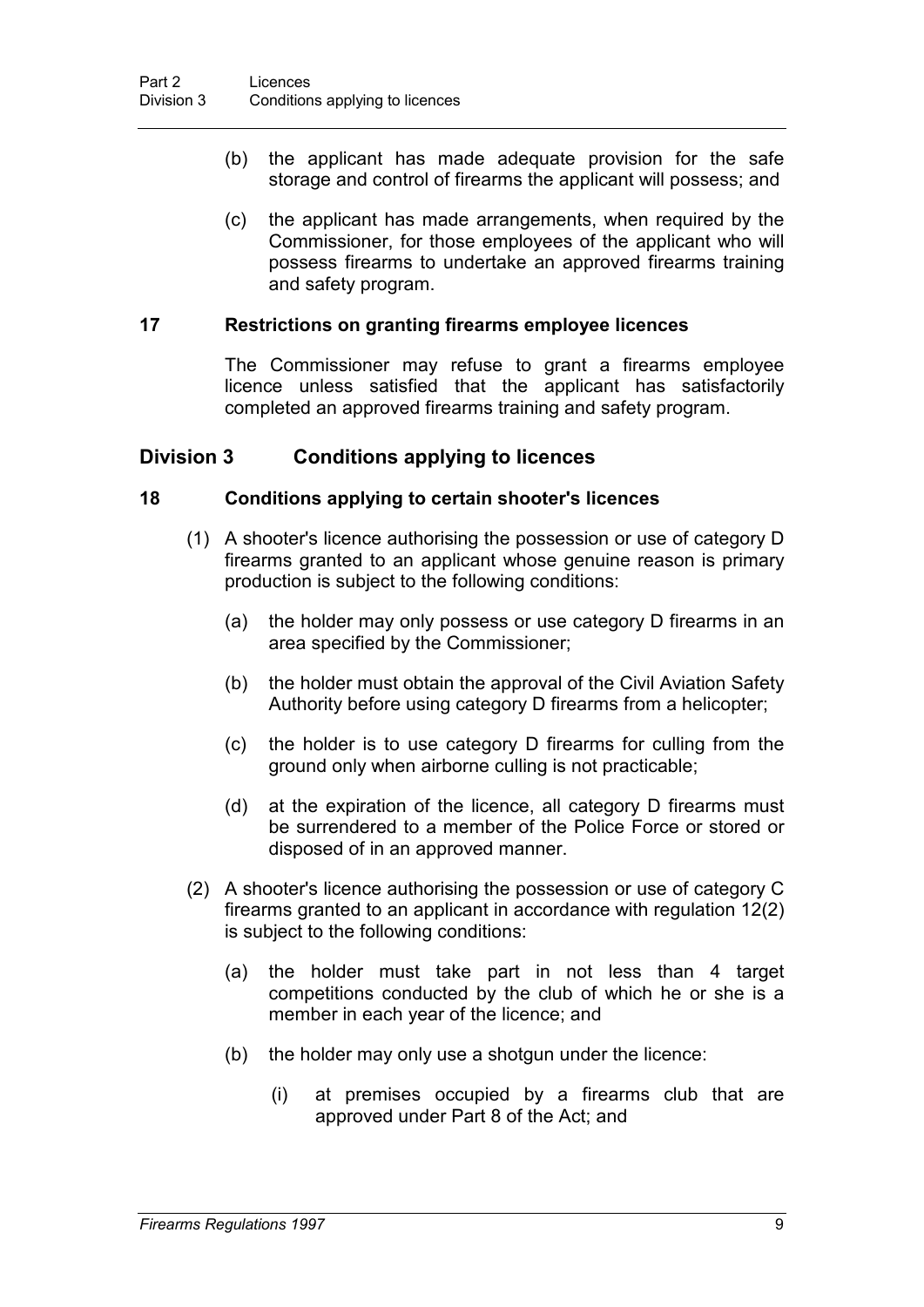(ii) in accordance with approved competition and associated training programs (including the loading of not more than 2 cartridges at a time).

#### **19 Conditions applying to firearms collector licences**

A firearms collector licence is subject to the following conditions:

- (a) all category D firearms in the collection must be rendered permanently incapable of being fired;
- (b) all category A, B, C and H firearms in the collection must be rendered temporarily incapable of being fired by the removal and separate storage of the bolt or firing pin or by a trigger lock, or by an approved method;
- (c) the holder must not restore a category D firearm in the collection to a state that it can be fired.

#### **19A Conditions applying to firearms museum licences**

A firearms museum licence is subject to the following conditions:

- (a) all firearms in the possession or custody of the museum must be rendered temporarily incapable of being fired by the removal and separate storage of the bolt or firing pin or by a trigger lock or by an approved method;
- (b) the holder must not restore a category D firearm to a state that it can be fired.

#### **20 Condition applying to firearms heirloom licences**

A firearm heirloom licence is subject to the condition that a firearm specified in the licence must be permanently incapable of being fired.

#### **Part 3 Storage and safe keeping**

#### **21 Storage and safe keeping requirements for category A and B firearms**

- (1) A category A firearm or category B firearm must be stored in accordance with the following requirements:
	- (a) when the firearm is not actually being used or carried, it must be stored in a locked receptacle of that complies with the requirements specified in Schedule 2;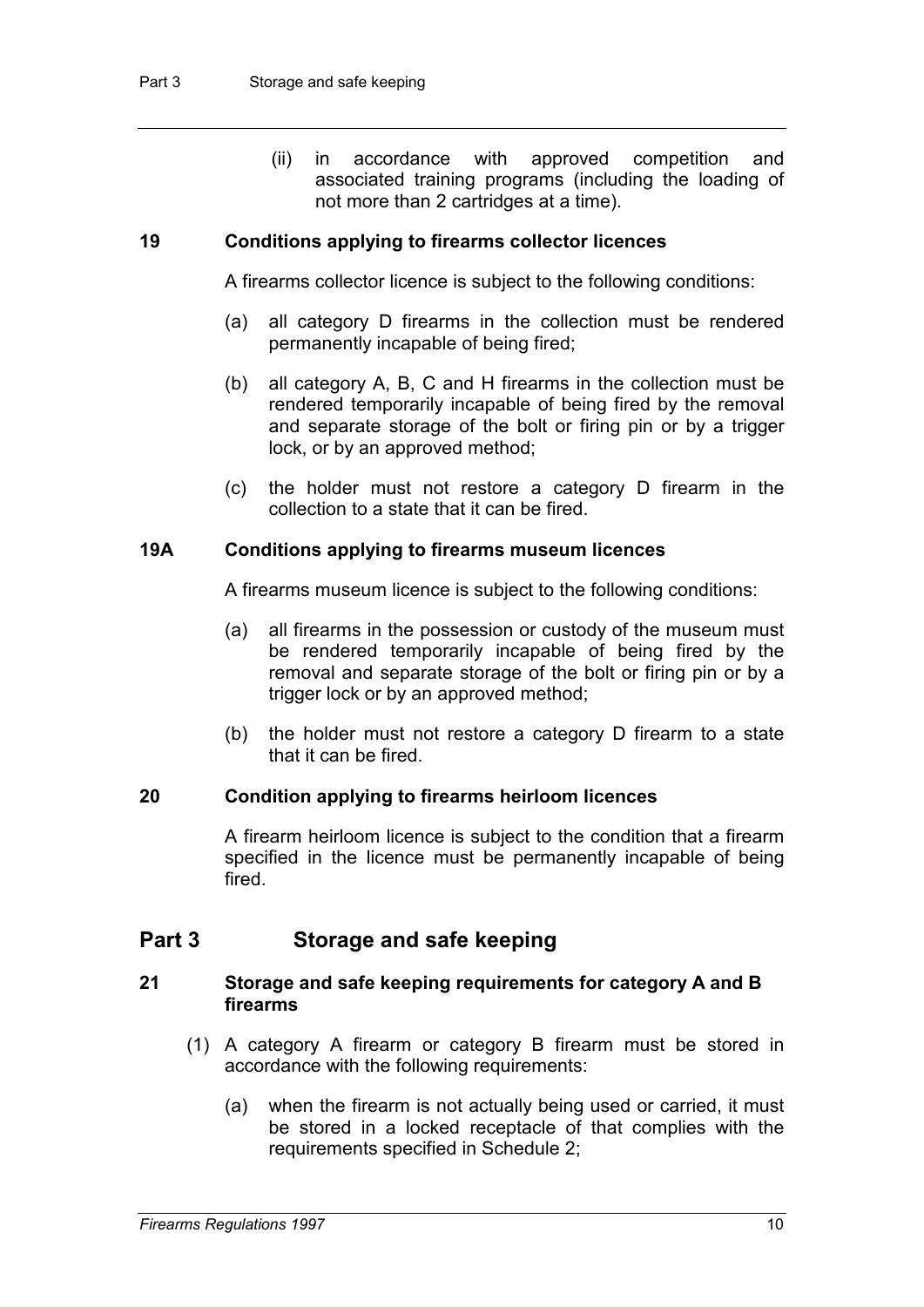- (b) if the receptacle weighs less than 150 kg when empty, it must be fixed to a wall or floor in a manner that prevents its easy removal;
- (c) ammunition for the firearm must be stored in a locked container that is kept separate from the receptacle containing the firearm.
- (2) Subregulation (1)(c) does not apply in relation to the storage of ammunition by a person excluded under section 4(4A) of the Act from the application of section 69 of the Act.

#### **22 Storage and safe keeping requirements for category C, D and H firearms**

- (1) A category C firearm, category D firearm or category H firearm must be stored in accordance with the following requirements:
	- (a) when the firearm is not actually being used or carried, it must be stored in a safe or other receptacle that complies with the requirements specified in Schedule 3;
	- (b) the safe or receptacle must be bolted to a wall or floor;
	- (c) ammunition for the firearm must be stored in a locked container that is kept separate from the safe or other receptacle containing the firearm.
- (2) Subregulation (1)(c) does not apply in relation to the storage of ammunition by a person excluded under section 4(4A) of the Act from the application of section 69 of the Act.

#### **23 Storage and safe keeping requirements for firearms dealer licences**

- (1) The following storage and safe keeping requirements apply to premises or a part of premises used by the holder of a firearms dealer licence to conduct business under the licence:
	- (a) the premises or the part of the premises must be a permanent building that complies with the following:
		- (i) all doors must be made of solid material or covered by a steel sheet or reinforced steel mesh that is firmly fixed or motion sensors must be fitted to all internal areas of the premises or the part of the premises;
		- (ii) all doors must be fitted with locks of the dead latch type or an extra hasp and padlock must be fitted;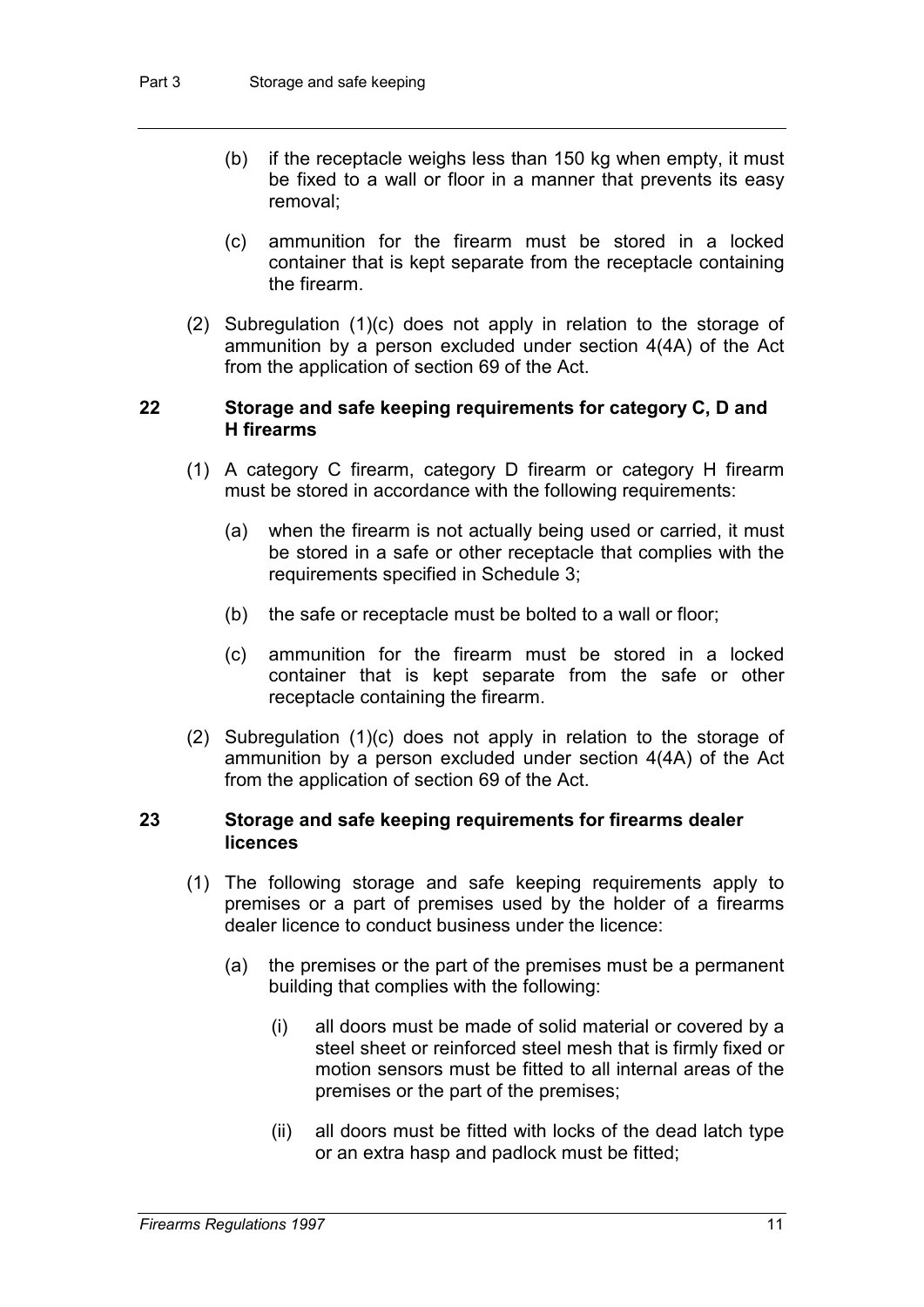- (iii) all doors must be fitted with hinges that are concealed or that have had the hinge pins welded;
- (iv) all doors must be fitted with 4 shoot bolts, on the inside and at the top and bottom of each door;
- (v) all side and rear windows must be fitted with security screens;
- (vi) all front windows must be fitted with security screens or motion sensors must be fitted to all internal areas of the premises or the part of the premises;
- (vii) where motions sensors are fitted, they must be connected and operate to warn of any unauthorised entry of persons;
- (b) a storage room in the premises or part of the premises in which firearms are stored must comply with the following:
	- (i) all walls must be sufficiently solid to provide a physical barrier to entry;
	- (ii) all windows must be fitted with security screens;
	- (iii) all lockable containers in the room must be constructed of steel or similar strong material and must be fitted with hinges that are concealed or that have had the hinge pins welded.
- (2) The following storage and safekeeping requirements apply to firearms possessed under a firearms dealer licence:
	- (a) category A firearms and category B firearms may be displayed during business hours if:
		- (i) the firearms are displayed in a rack that is fixed to a solid wall; and
		- (ii) the firearms are secured in the rack by a high tensile cable or chain, with a minimum diameter of 4 mm, that passes through the trigger guard of each firearm and is padlocked to a wall or other immovable fixture;
	- (b) category H firearms may be displayed during business hours if the firearms are in a lockable display cabinet that is:
		- (i) fitted with glass or other material of sufficient strength to prevent easy entry; and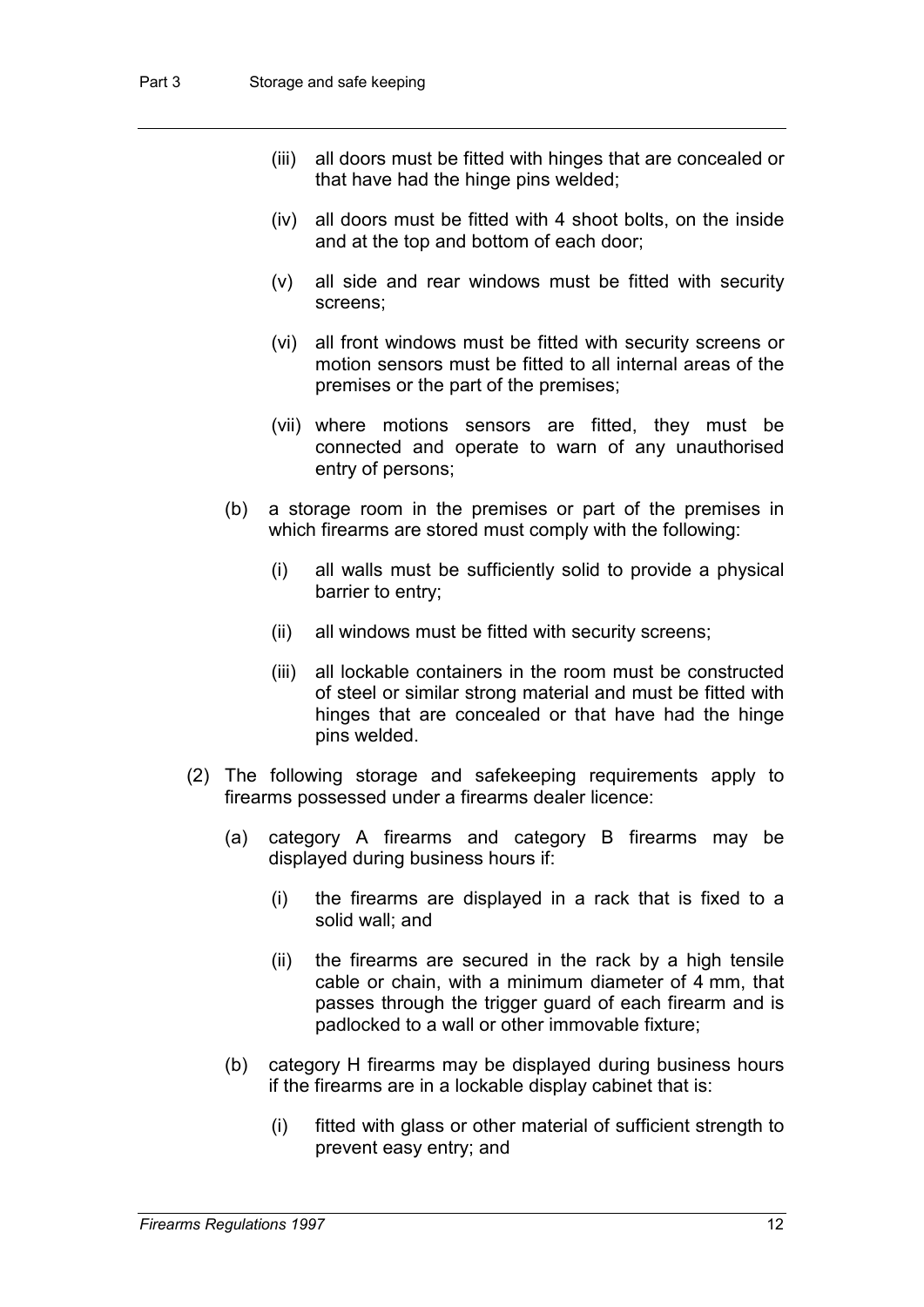- (ii) locked at all times except when a person who is the holder of a licence that authorises the person to possess or use category H firearms is inspecting a firearm in the cabinet;
- (c) all display cabinets in which firearms are displayed must be designed so that the firearms on display cannot be readily removed;
- (d) category A firearms and category B firearms may be stored in the rack referred to in paragraph (a) after business hours if the rack is constructed so that a sliding or drop down security mesh screen covers the firearms in the rack to prevent their removal;
- (e) category A firearms and category B firearms, if not stored after business hours in accordance with paragraph (d), must be stored in a storage room that complies with the requirements of subregulation (1)(b);
- (f) category H firearms must be stored after business hours in a locked safe in a storage room that complies with the requirements of subregulation (1)(b);
- (g) category C firearms and category D firearms must not be displayed at anytime and must be stored in a storage room that complies with the requirements of subregulation (1)(b) in a safe that must remain locked at all times except when a person who holds a licence to possess or use category C firearms or category D firearms is inspecting a firearm in the safe.
- (3) The holder of a firearms dealer licence must affix and keep affixed to each firearm in the holder's possession (other than for the purposes of maintenance or repair) a label showing the entry number for that firearm as entered in the register required to be kept under the Act and the identifying number (if any) of the firearm.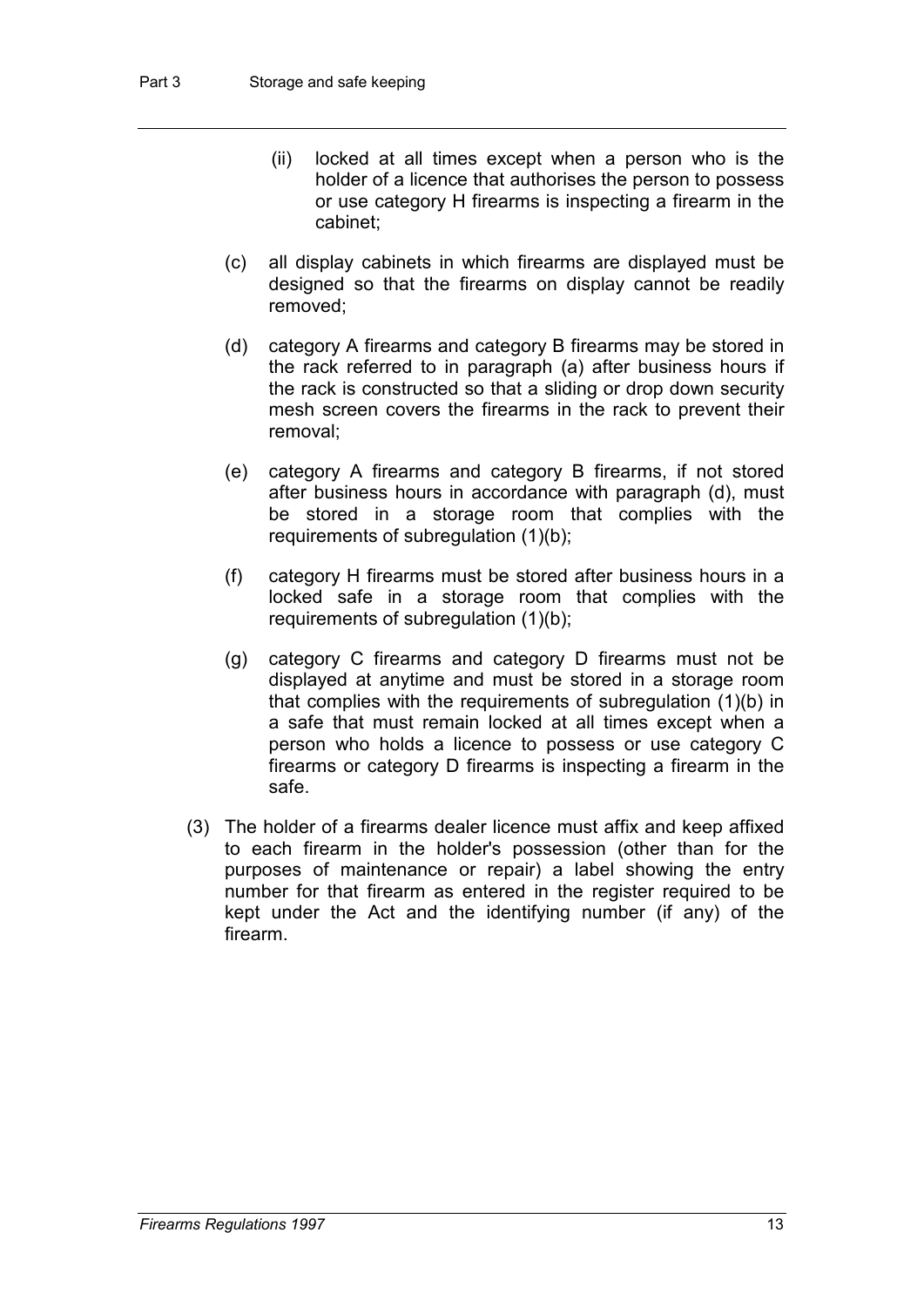#### **24 Storage and safe keeping requirements for firearms armourer licences**

- (1) The following storage and safe keeping requirements apply to premises or a part of premises used by the holder of a firearms armourer licence to conduct business under the licence:
	- (a) the premises or the part of the premises must be a permanent building that complies with the following:
		- (i) all doors must be made of solid material or covered by a steel sheet or reinforced steel mesh that is firmly fixed;
		- (ii) all doors must be fitted with locks of the dead latch type or an extra hasp and padlock must be fitted;
		- (iii) all doors must be fitted with hinges that are concealed or that have had the hinge pins welded;
		- (iv) all doors must be fitted with 4 shoot bolts, on the inside and at the top and bottom of each door;
		- (v) all side and rear windows must be fitted with security screens;
		- (vi) all front windows must be fitted with security screens or motion sensors must be fitted to all internal areas of the premises or the part of the premises;
		- (vii) where motions sensors are fitted, they must be connected and operate to warn of any unauthorised entry of persons;
	- (b) a storage room in which firearms are stored must comply with the following:
		- (i) all walls must be sufficiently solid to provide a physical barrier to entry;
		- (ii) all windows must be fitted with security screens;
		- (iii) all lockable containers in the room must be constructed of steel or similar strong material, fixed to the floor or wall, and must be fitted with hinges that are concealed or that have had the hinge pins welded.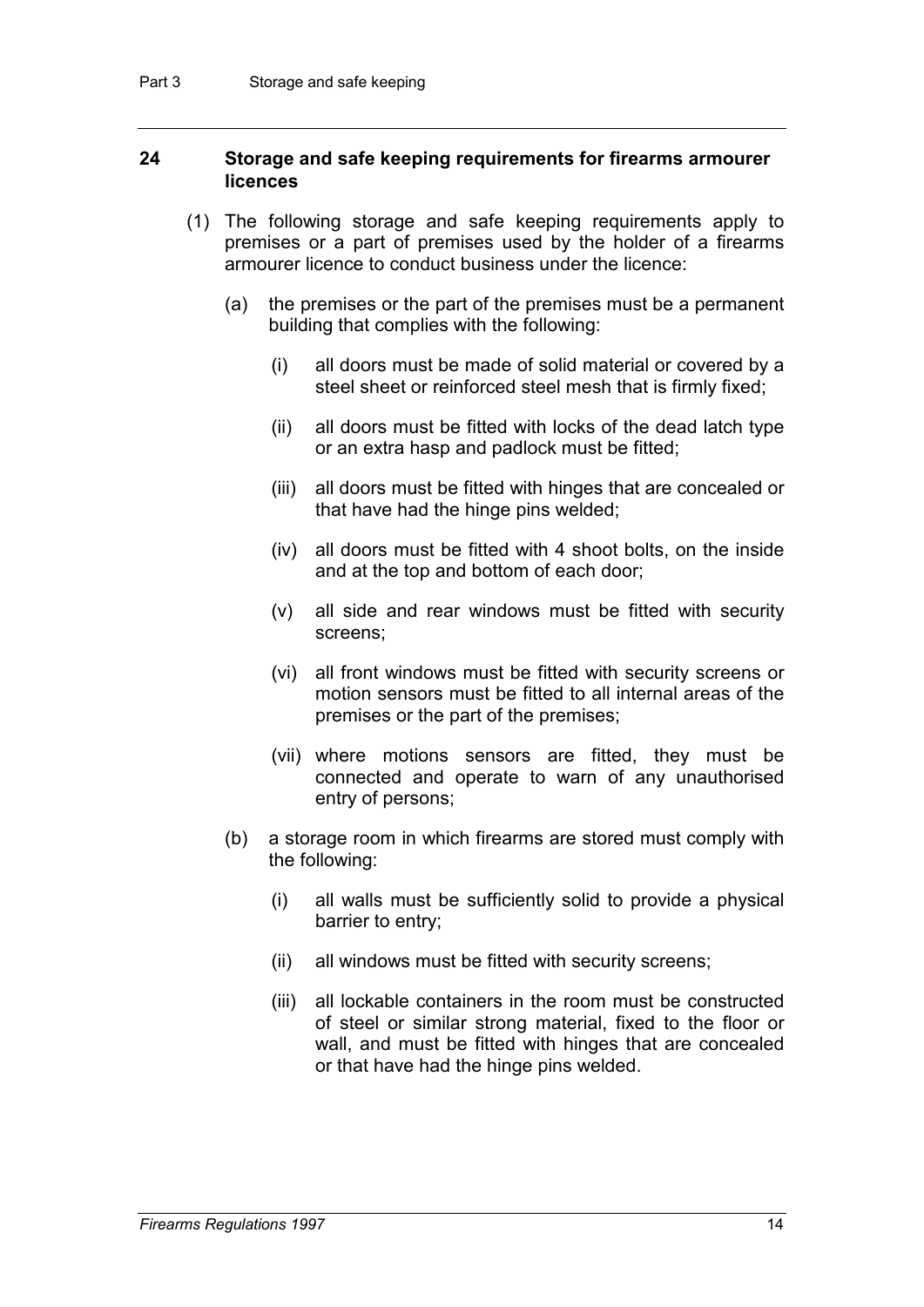- (2) The following storage and safekeeping requirements apply to firearms possessed under a firearms armourer licence:
	- (a) category A firearms and category B firearms may be displayed during business hours if:
		- (i) the firearms are displayed in a rack that is fixed to a solid wall; and
		- (ii) the firearms are secured in the rack by a high tensile cable or chain, with a minimum diameter of 4 mm, that passes through the trigger guard of each firearm and is padlocked to a wall or other immovable fixture;
	- (b) all display cabinets in which firearms are displayed must be designed so that the firearms on display cannot be readily removed;
	- (c) category A firearms and category B firearms may be stored in the rack referred to in paragraph (a) after business hours if the rack is constructed so that a sliding or drop down security mesh screen covers the firearms in the rack to prevent their removal;
	- (d) category A firearms and category B firearms, if not stored after business hours in accordance with paragraph (c), must be stored in a storage room that complies with the requirements of subregulation (1)(b);
	- (e) category H firearms must be stored after business hours in a locked safe in a storage room that complies with the requirements of subregulation (1)(b);
	- (f) category C firearms, category D firearms and category H firearms must be stored in a locked safe except when being repaired or tested.

#### **25 Storage and safe keeping requirements for firearms collector licences**

- (1) The following storage and safe keeping requirements apply to premises or a part of premises used by the holder of a firearms collector licence to store firearms under the licence:
	- (a) the premises or the part of the premises must be a permanent building and all windows and doors to the building must be fitted with locks;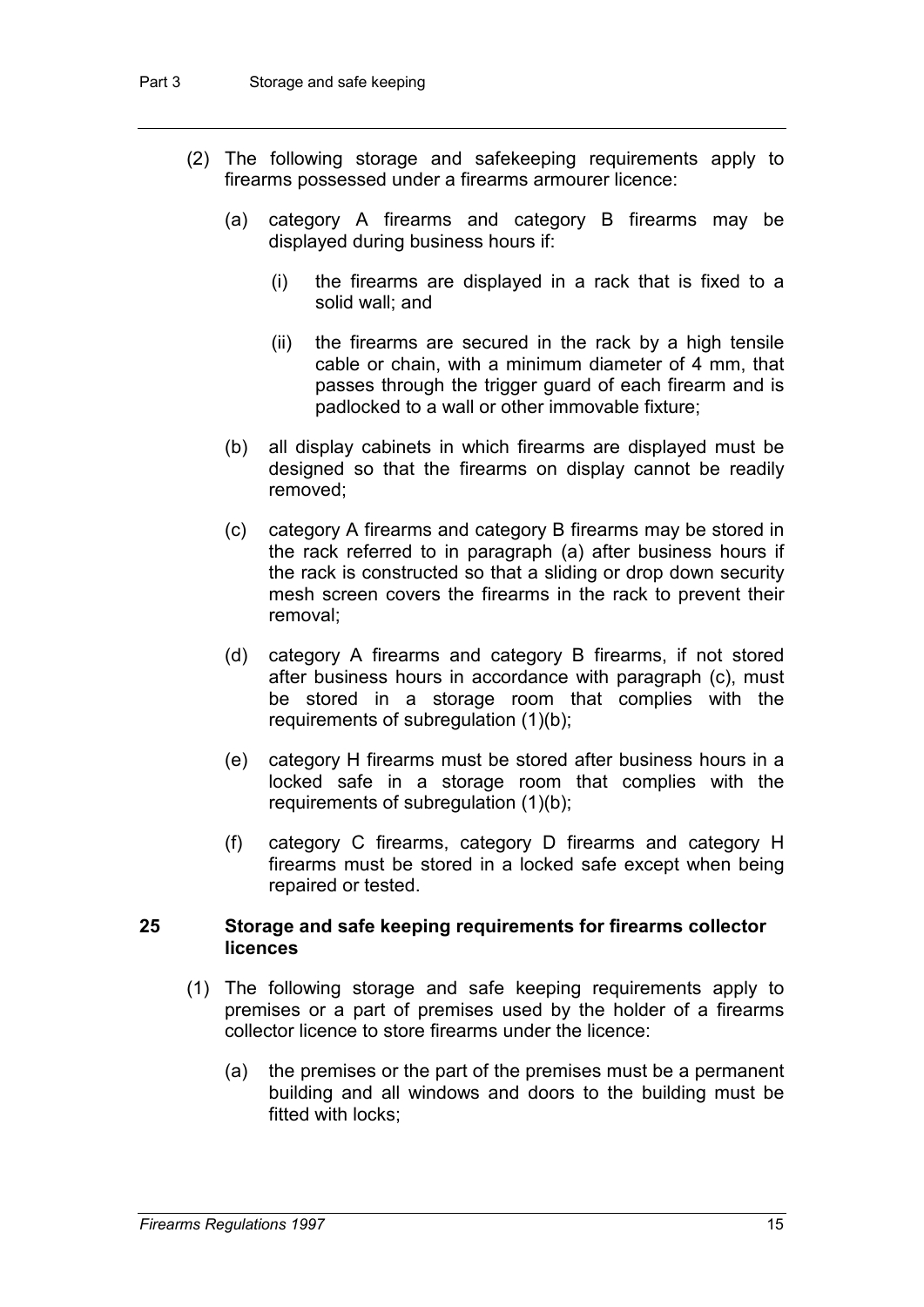- (b) a storage room in which firearms are stored must comply with the following:
	- (i) all walls must be sufficiently solid to provide a physical barrier to entry;
	- (ii) all windows are to be fitted with security screens;
	- (iii) all doors must be made of solid material or covered by a steel sheet or reinforced steel mesh that is firmly fixed;
	- (iv) all doors must be fitted with locks of the dead latch type or an extra hasp and padlock must be fitted;
	- (v) all doors must be fitted with hinges that are concealed or that have had the hinge pins welded;
	- (vi) all lockable containers in the room must be constructed of steel or similar strong material and must be fitted with hinges that are concealed or that have had the hinge pins welded.
- (2) The following storage and safekeeping requirements apply to firearms possessed under a firearms collector licence:
	- (a) category A firearms and category B firearms may be displayed if:
		- (i) the firearms are displayed in a rack that is fixed to a solid wall; and
		- (ii) the firearms are secured in the rack by a high tensile cable or chain, with a minimum diameter of 4 mm, that passes through the trigger guard of each firearm and is padlocked to a wall or other immovable fixture;
	- (b) category C firearms may be displayed if the firearms are in a lockable display cabinet designed so that the firearms in the cabinet cannot be readily removed;
	- (c) category D firearms and category H firearms must be stored in a locked container in a storage room complying with the requirements of subregulation (1)(b) and may be displayed only in the presence of the holder of the firearms collector licence.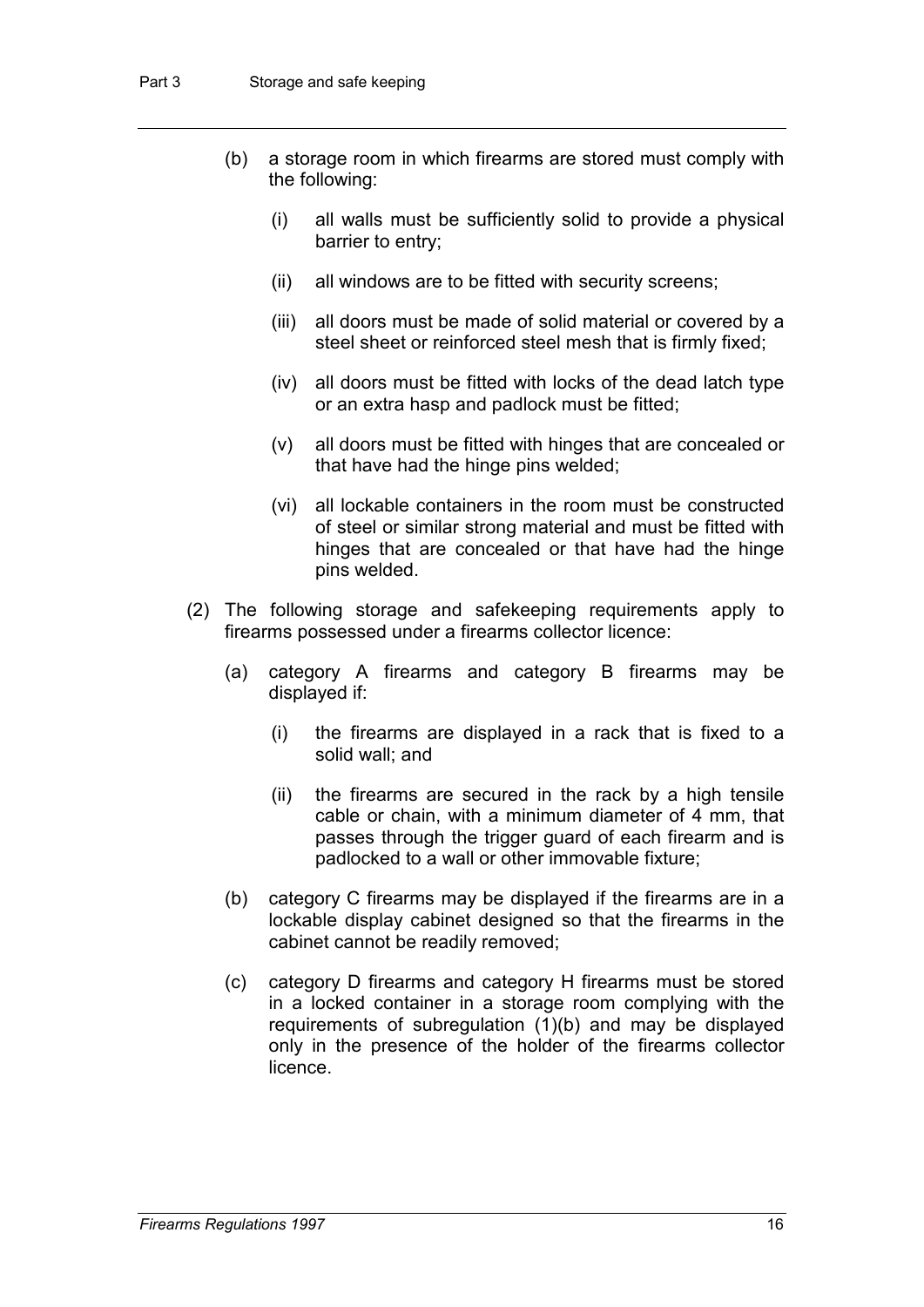#### **25AA Storage and safe keeping requirements for antique firearms collector licences**

- (1) The holder of an antique firearms collector licence must store firearms held under the licence so that:
	- (a) every firearm is kept safely;
	- (b) no firearm is stolen or lost; and
	- (c) no firearm comes into the possession of a person who is not authorised to possess it.
- (2) The holder of an antique firearms collector licence may display a firearm held under the licence if:
	- (a) the firearm is displayed in a rack that is fixed to a solid wall and the firearm is secured in the rack by a high tensile cable or chain, with a minimum diameter of 4mm, that passes through the trigger guard of each firearm in the rack and is padlocked to a wall or other immovable fixture; or
	- (b) the firearm is displayed in a locked display cabinet that is fitted with glass or other material of sufficient strength to prevent easy entry.

#### **25A Storage and safe keeping requirements for firearms museum licences**

- (1) The storage and safekeeping requirements specified in regulation 25(1) apply to premises or part of premises used by the holder of a firearms museum licence to store firearms under the licence.
- (2) The following storage and safekeeping requirements apply to firearms possessed under a firearms museum licence:
	- (a) category A and B firearms may be displayed if:
		- (i) the firearms:
			- (A) are displayed in a rack that is fixed to a solid wall; and
			- (B) are secured in the rack by a high tensile cable or chain, with a minimum diameter of 4 mm, that passes through the trigger guard of each firearm and is padlocked to a wall or other immovable fixture; or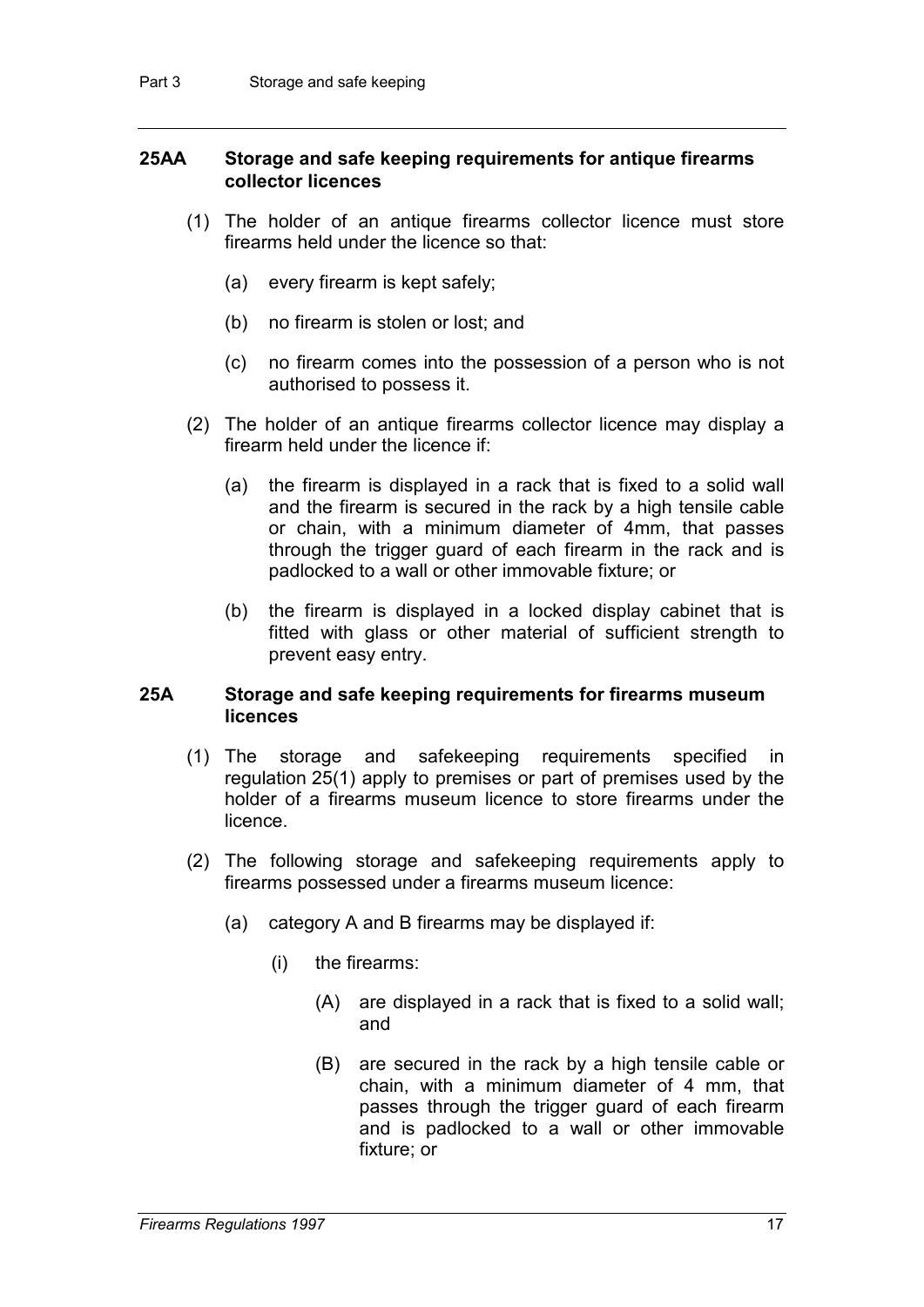- (ii) the firearms are displayed in a locked display cabinet designed so that the firearms in the cabinet cannot be readily removed;
- (b) category C, D and H firearms may be displayed if the firearms are in a locked display cabinet designed so that the firearms in the cabinet cannot be readily removed.

#### **25B Storage and safekeeping requirements for firearms club licences**

- (1) The holder of a firearms club licence must take all reasonable steps to ensure that the persons nominated under section 9(6)(b) of the Act comply with the storage and safe keeping requirements of the Act and these Regulations in relation to:
	- (a) the club's firearms; and
	- (b) firearms held by the club on behalf of its members,

when those firearms are not in use.

(2) Subregulation (1) applies in relation to firearms whether stored on or off the club's premises.

#### **Part 4 Miscellaneous**

#### **25D Prescribed checks for shooter's licence or permit to purchase firearm**

For the purposes of sections 10(5) and 35(5) of the Act, the prescribed checks are checks by the Commissioner of:

- (a) the records of the Northern Territory Police Force; and
- (b) if the Commissioner considers it necessary the records of the Australian Federal Police and the records of each of the States and other Territories of the Commonwealth,

to determine if the applicant for the licence or permit is recorded as:

- (c) having been charged with, or convicted or otherwise dealt with by a court or other tribunal for, a breach of the criminal law or a law relating to domestic violence; or
- (d) having been the subject of an order made by a court or other tribunal under a law relating to domestic violence or mental health.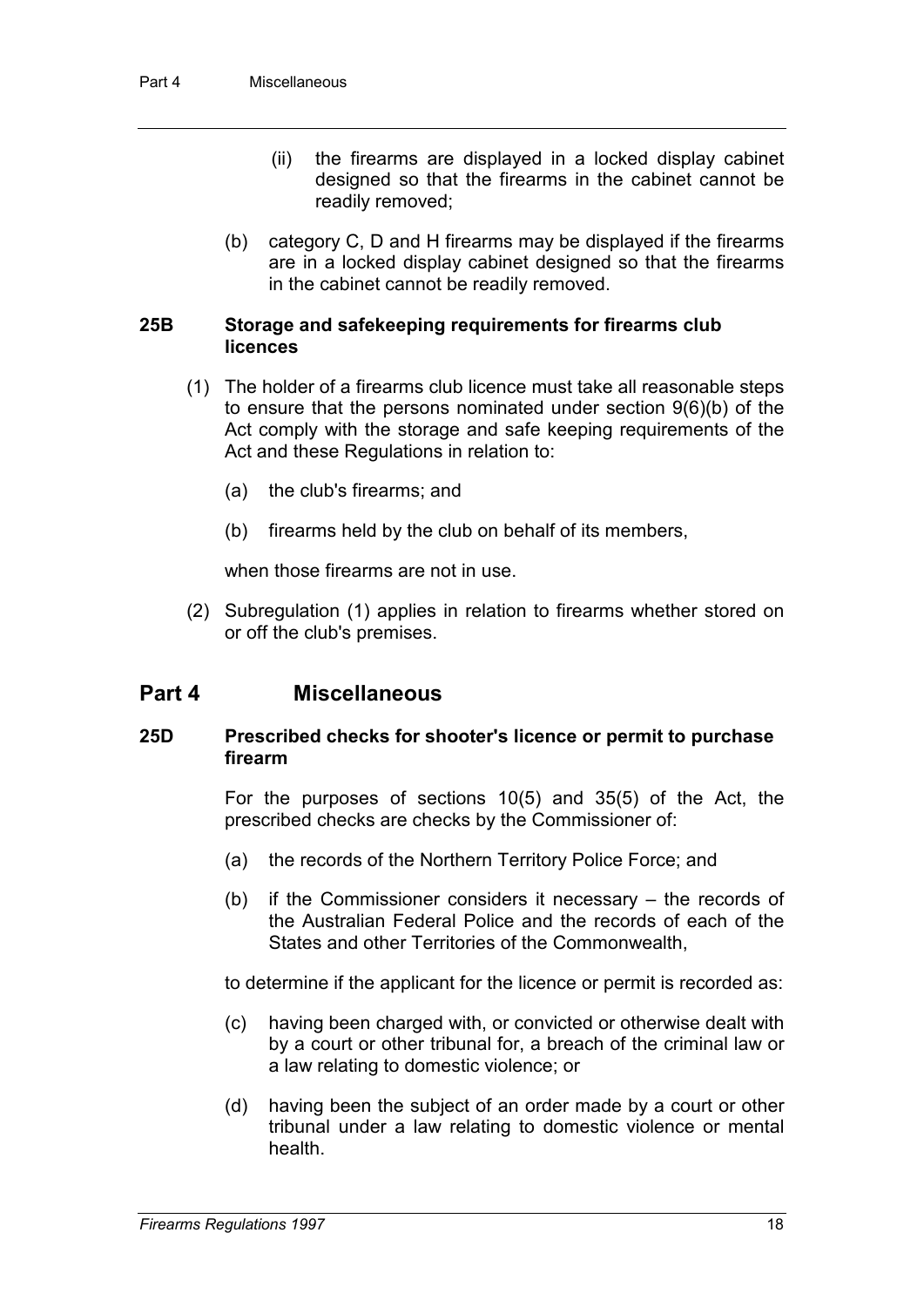#### **26 Particulars in licence**

For the purposes of section 12 of the Act, the prescribed particulars are:

- (a) the name of the holder;
- (b) if the holder is an individual, the date of birth of the holder;
- (c) the genuine reason for the licence;
- (d) the type of licence;
- (e) the number of the licence;
- (f) the category of firearms that may be possessed or used under the licence;
- (g) the expiry date of the licence;
- (h) the conditions to which the licence is subject;
- (j) in relation to a firearms dealer licence and firearms armourer licence, the business name, if any, of the holder; and
- (j) in relation to a firearms employee licence, the name of the employer of the holder.

#### **27 Firearms dealer's register and return**

- (1) For the purposes of section 18 of the Act, the prescribed particulars for each purchase, receipt, sale or transfer of a firearm or firearm part by the holder of a firearms dealer licence are:
	- (a) the name and address of the person involved in the purchase, receipt, sale or transfer;
	- (b) the number of the person's licence authorising the person to possess or use the firearm or firearm part;
	- (c) the number of the person's permit to purchase or acquire the firearm or firearm part;
	- (d) for each firearm or firearm part that is or has been in the possession of the holder of the firearms dealer licence:
		- (i) the date of its initial purchase or receipt by the holder and of its subsequent sale or transfer;
		- (ii) the name and address of the person who initially gave possession of it to the holder; and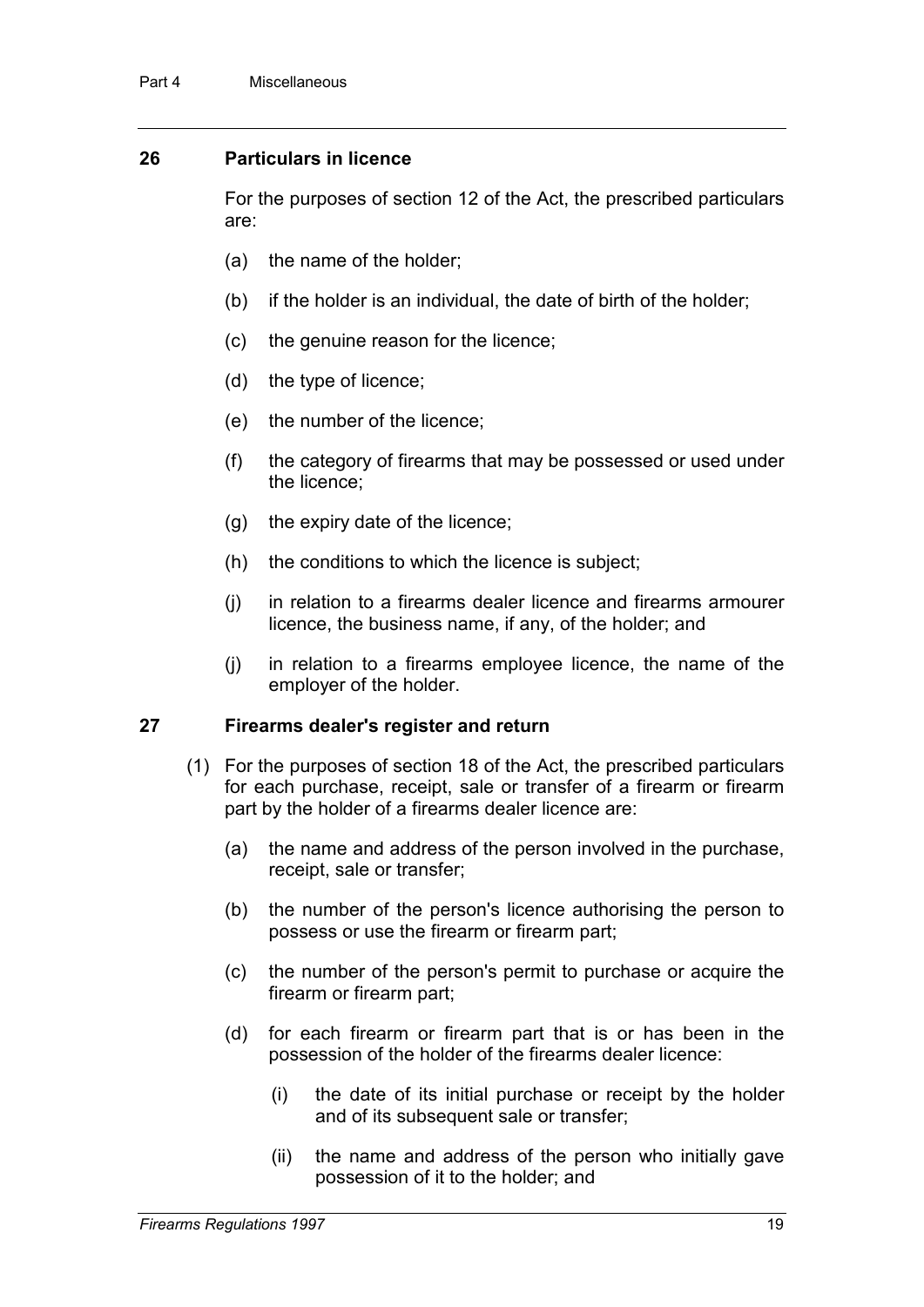(iii) when it is sold or transferred, its make, serial number, calibre, type, action and magazine capacity (if any).

#### **30 Automatic cancellation of licences and permits**

For the purposes of section 40(2) of the Act, the following conditions are prescribed:

- (a) a condition authorising the carrying of category H firearms whilst physically present during the transfer or security of money or other valuable items in the course of duty as a security guard;
- (b) a condition authorising the carrying of category H firearms for approved purposes;
- (c) a condition requiring a pistol to be in a holster and is secured by an approved trigger guard;
- (d) a condition that firearms of a person's employer be possessed or used only in the course of employment;
- (e) a condition authorising the possession or use of category H firearms for approved activities;
- (f) a condition prohibiting the carrying of category H firearms concealed on the person.

#### **31 Notice of appeal**

For the purposes of section 51 of the Act, the prescribed form is Form 4 in Schedule 1.

#### **32 Transporting firearms**

- (1) For the purposes of section 66 of the Act, a prohibited firearm or a category A, B, C, D or H firearm may be conveyed:
	- (a) by registered post;
	- (b) by a commercial freight carrier or a common carrier; or
	- (c) in the possession of:
		- (i) the owner of the firearm; or
		- (ii) a person who is licensed to be in possession of the firearm and who has the owner's permission to be in possession of the firearm.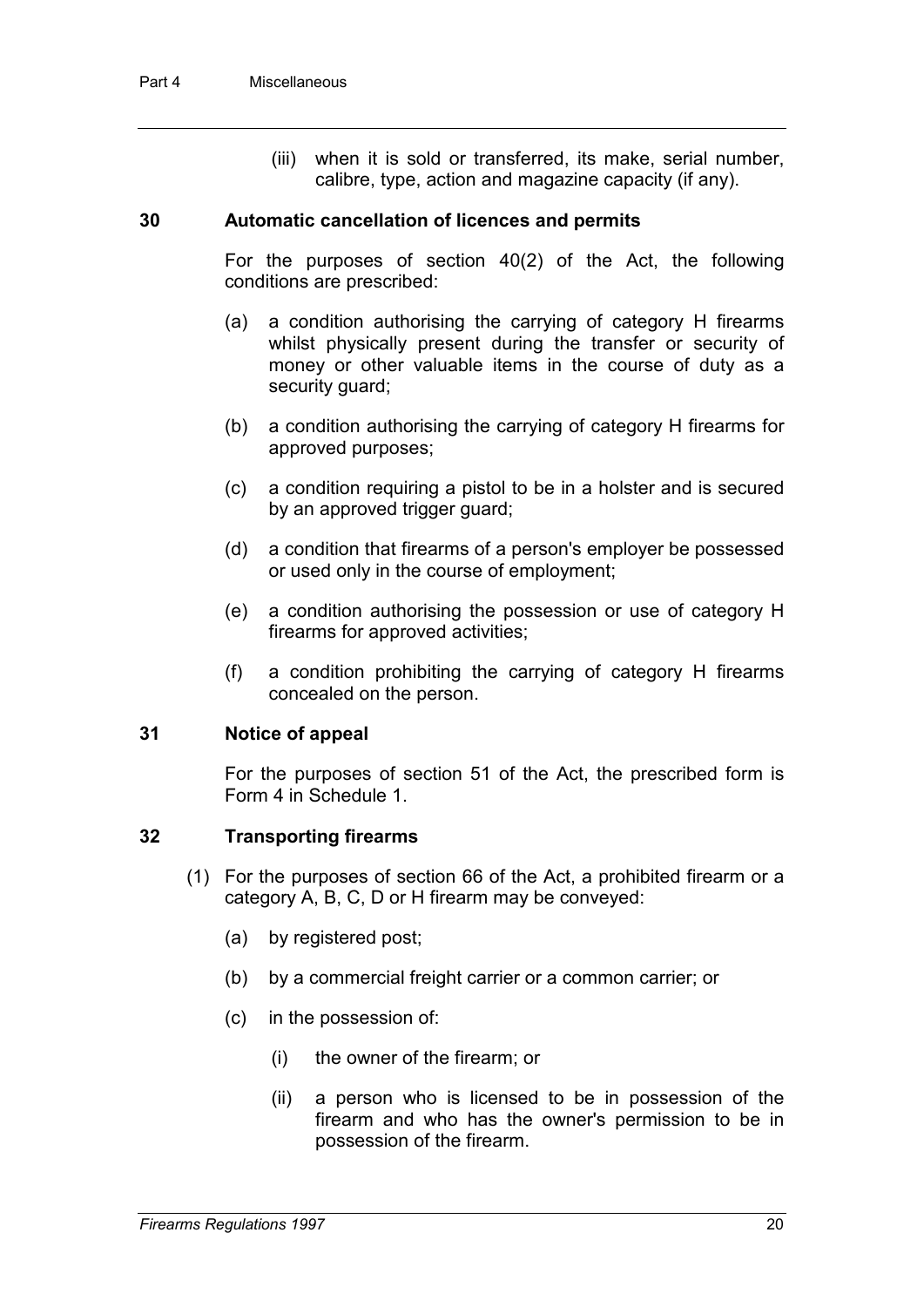- (2) Where:
	- (a) a firearm is being conveyed in a motor vehicle; and
	- (b) the motor vehicle is left unattended at a place away from where the firearm is normally stored or secured,

Then:

- (c) the firearm is to be placed in the boot, the cargo carrying area or some other lockable compartment of the vehicle or is to be secured by means of a firearm securing device;
- (d) the firearm is to be completely hidden from open view;
- (e) ammunition for the firearm is to be placed in a lockable compartment of the vehicle (other than the compartment in which the firearm is placed) or in a locked container secured in or on the vehicle; and
- (f) the person in charge of the vehicle must take all reasonable steps to ensure that, while the vehicle remains unattended, the firearm:
	- (i) is kept safely in the vehicle;
	- (ii) is not stolen or removed from the vehicle; and
	- (iii) does not come into the possession of a person who is not licensed to be in possession of the firearm.

#### **33 Recognition of interstate licences**

- (1) For the purposes of section 92(b) of the Act, while a person who is a resident of a State or another Territory of the Commonwealth is residing temporarily in the Territory the person is not required to hold a licence to possess category A or category B firearms if the person is the holder of a corresponding licence.
- (2) In subregulation (1), *residing temporarily* means residing for a period less than 3 months.

#### **34 International competitors – prescribed information**

- (1) For the purposes of section 33A(2) of the Act, the following information is prescribed:
	- (a) the international competitor's full name, address and date of birth;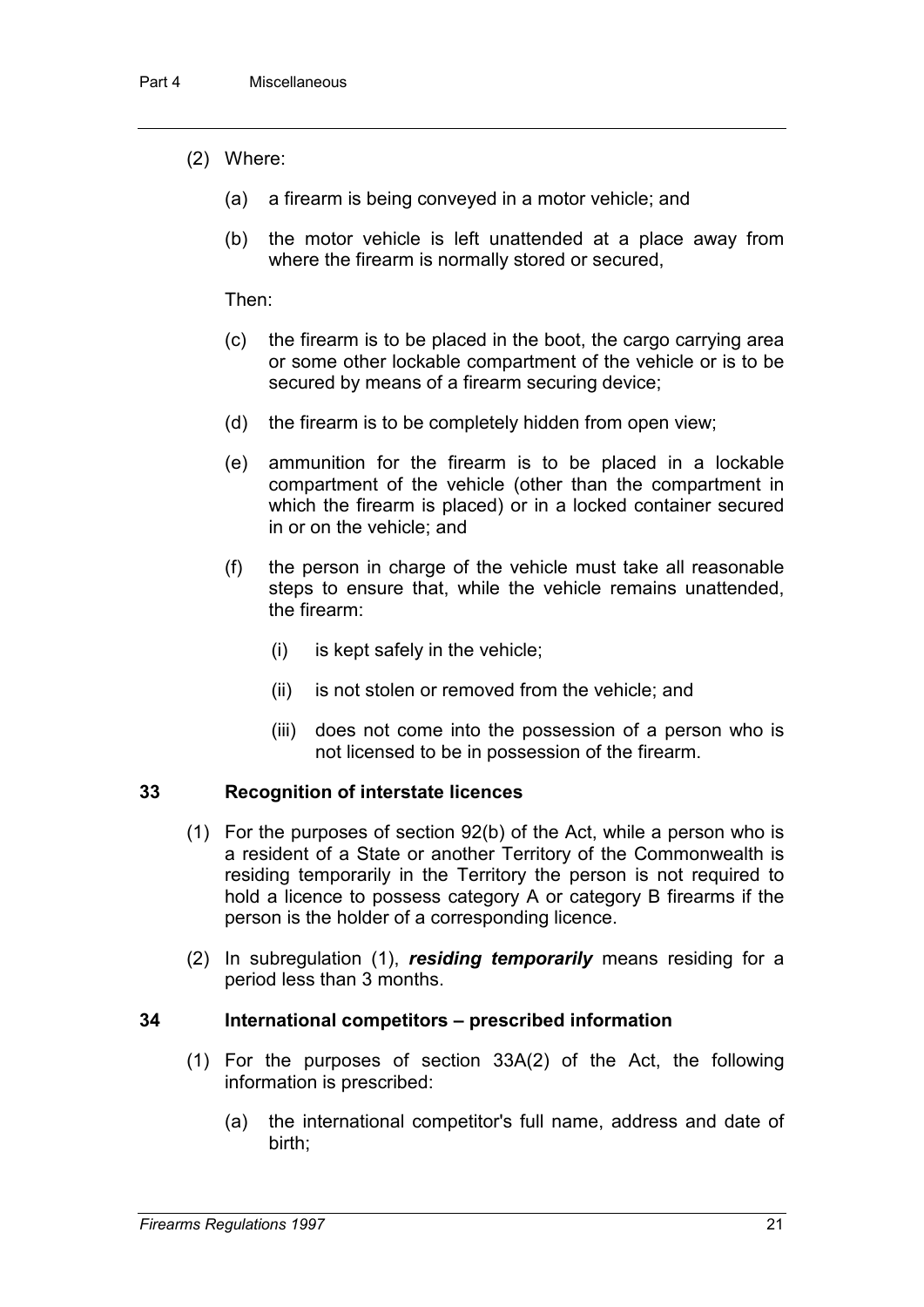- (b) the international competitor's passport or visa number (including details of the country of issue and date of expiry);
- (c) the make, model, calibre, action and serial number of the firearm being imported by the international competitor;
- (d) the international competitor's reason for importing more than one firearm (if applicable);
- (e) the international competitor's firearms licence from his or her country of residence showing the official stamp or other mark of the issuing authority, a photograph of the applicant, the country of issue, the date of expiry and the classes or categories of firearms to which the licence relates;
- (f) the dates and locations of shooting competition events in which the international competitor will participate;
- (g) the period the international competitor intends to stay in Australia.
- (2) If an international competitor is unable to produce a firearms licence as required by subregulation (1)(e), the international competitor will be taken to have complied with the paragraph if the international competitor provides to the Commissioner a clearance certificate, containing a photograph of the international competitor and signed by the relevant authority in the international competitor's country of residence, declaring that the international competitor is lawfully entitled to possess, carry and use firearms in that country of the categories or classes named in the certificate.

### **Part 5 Category H sports shooting**

#### **35 Definitions**

In this Part:

*IPSC* means International Practical Shooting Confederation.

*ISSF* means International Sports Shooting Federation.

*NRA* means National Rifle Association.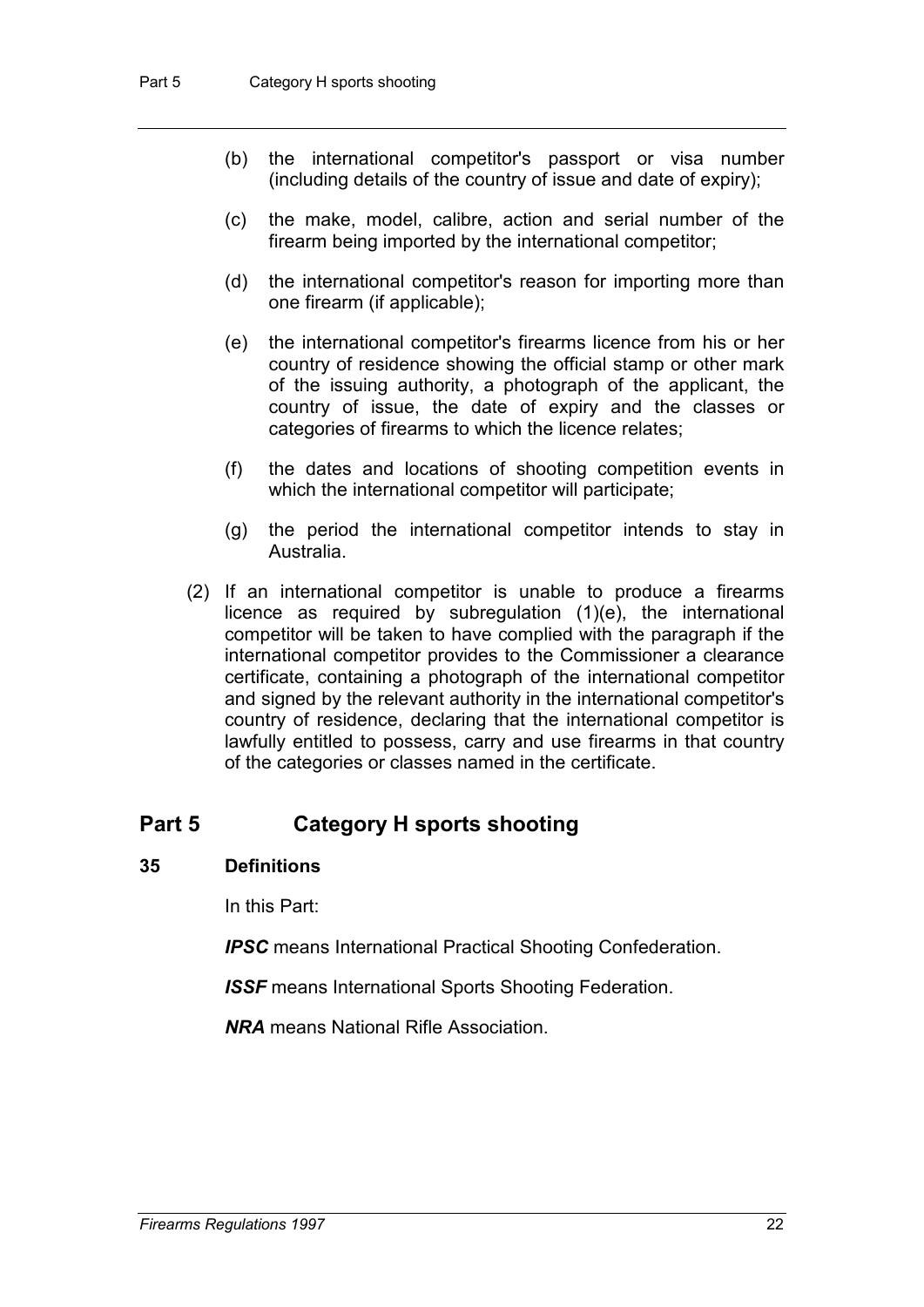#### **36 Prescribed category H firearms**

- (1) For sections 15A(1), 15C(a), 35A(2), 58(2A)(a)(i) and 110 of the Act, the following are prescribed firearms:
	- (a) category H firearms that comply with the following:
		- (i) the calibre of the firearm does not exceed .38" unless the firearm is for use in a specially accredited discipline, in which case the calibre may exceed .38" but must not exceed .45";
		- (ii) if the firearm is self-loading, the barrel length is not less than 120mm;
		- (iii) if the firearm is a revolver or a single-shot pistol, the barrel length is not less than 100 mm;
		- (iv) the shot capacity of the firearm does not exceed 10 rounds;
	- (b) black powder or muzzle loading pistols;
	- (c) cap and ball percussion revolvers;
	- (d) highly specialised target pistols.
- (2) In subregulation (1):

#### *barrel length* means:

- (a) if the firearm is a revolver, the distance from the muzzle of the barrel to the breach end immediately in front of the cylinder; and
- (b) if the firearm is not a revolver, the distance from the muzzle of the barrel to the point of the breach face (which includes the chamber).

#### *highly specialised target pistol* means a pistol:

- (a) that does not comply with the specifications in paragraph (a); and
- (b) that is held under a category H sports shooter's licence for use in ISSF competition events where both the pistol and the use of the pistol comply fully with the rules of the ISSF.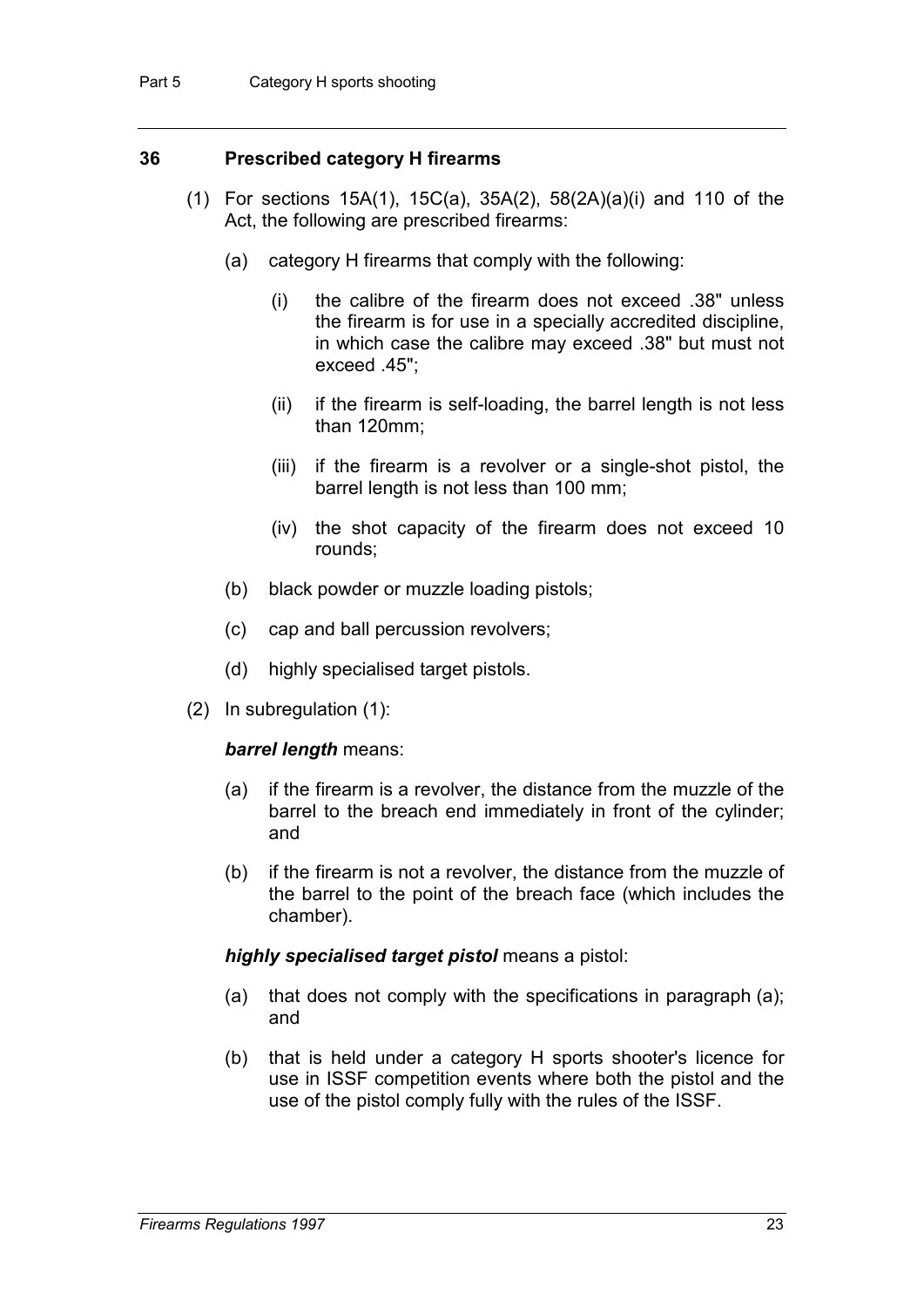#### **37 Prescribed category H sports shooting disciplines**

For the definition of *category H sports shooting* in section 3(1) of the Act, each of the following is a prescribed category H shooting discipline if the match is run in accordance with the rules of the national or international body that administers the discipline:

- (a) Black Powder Match;
- (b) IPSC;
- (c) ISSF;
- (d) Metallic Silhouette;
- (e) NRA Action Match;
- (f) Police and Services Match;
- (g) Single Action Match.

#### **38 Specially accredited disciplines**

For the definition of *specially accredited discipline* in section 3(1) of the Act, the following category H sports shooting disciplines are prescribed as disciplines for which a category H firearm with a calibre greater than .38" but not greater than .45" may be used:

- (a) Metallic Silhouette;
- (b) Single Action Match.

#### **39 Participation rate**

For section 15C(d) of the Act, the prescribed participation rate for the holder of a category H sports shooter's licence is as follows:

- (a) a minimum of 12 shooting events in a calendar year with not less than 3 events in any financial quarter-year;
- (b) if the holder of the licence engages in 3 shooting disciplines, the minimum number of shooting events for the calendar year is 14;
- (c) for each additional shooting discipline in excess of 3 disciplines that the holder of the licence engages in, the minimum number of shooting events for the calendar year increases by 4.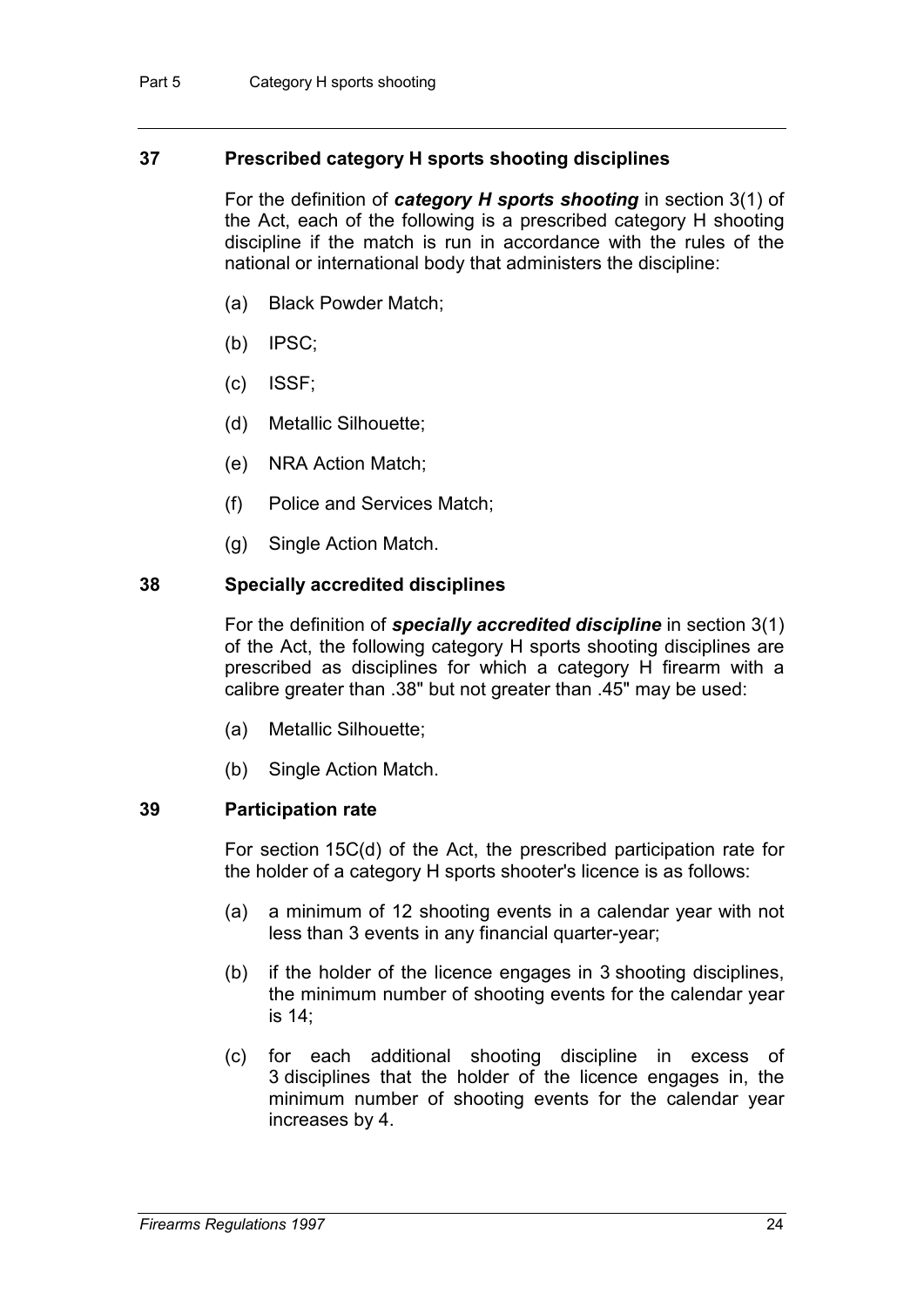### **Part 5A Paintball**

#### **39A Prescribed paintball firearm**

For the definition *paintball* in section 3(1) of the Act, a prescribed paintball firearm is a paintball firearm that:

- (a) has a calibre of .68"; and
- (b) discharges paintball pellets at a velocity of not more than 91.44 m per second; and
- (c) is a single shot pump action or semi-automatic; and
- (d) does not have the appearance of a pistol or prohibited firearm.

#### **39B Prescribed paintball pellets**

For the definition *paintball* in section 3(1) of the Act, prescribed paintball pellets are gelatine capsules that:

- (a) when made, have a diameter of 17.27 mm; and
- (b) are filled with a water-soluble marking dye of any colour except red or brown.

#### **39C Prescribed amount of public liability insurance**

For section 9(9)(c) of the Act, the prescribed amount is \$10 million.

#### **39D Conditions of paintball operator licence or permit**

A paintball operator licence or permit is subject to the following conditions:

- (a) the paintball operator must not alter the approved paintball range without the written approval of the Commissioner;
- (b) the operator must:
	- (i) within 7 days after a change to the operator's business (whether relating to the business activities or the constitution of the business), give written notice to the Commissioner about the change; and
	- (ii) give the Commissioner the documents or information the Commissioner requires relating to the change;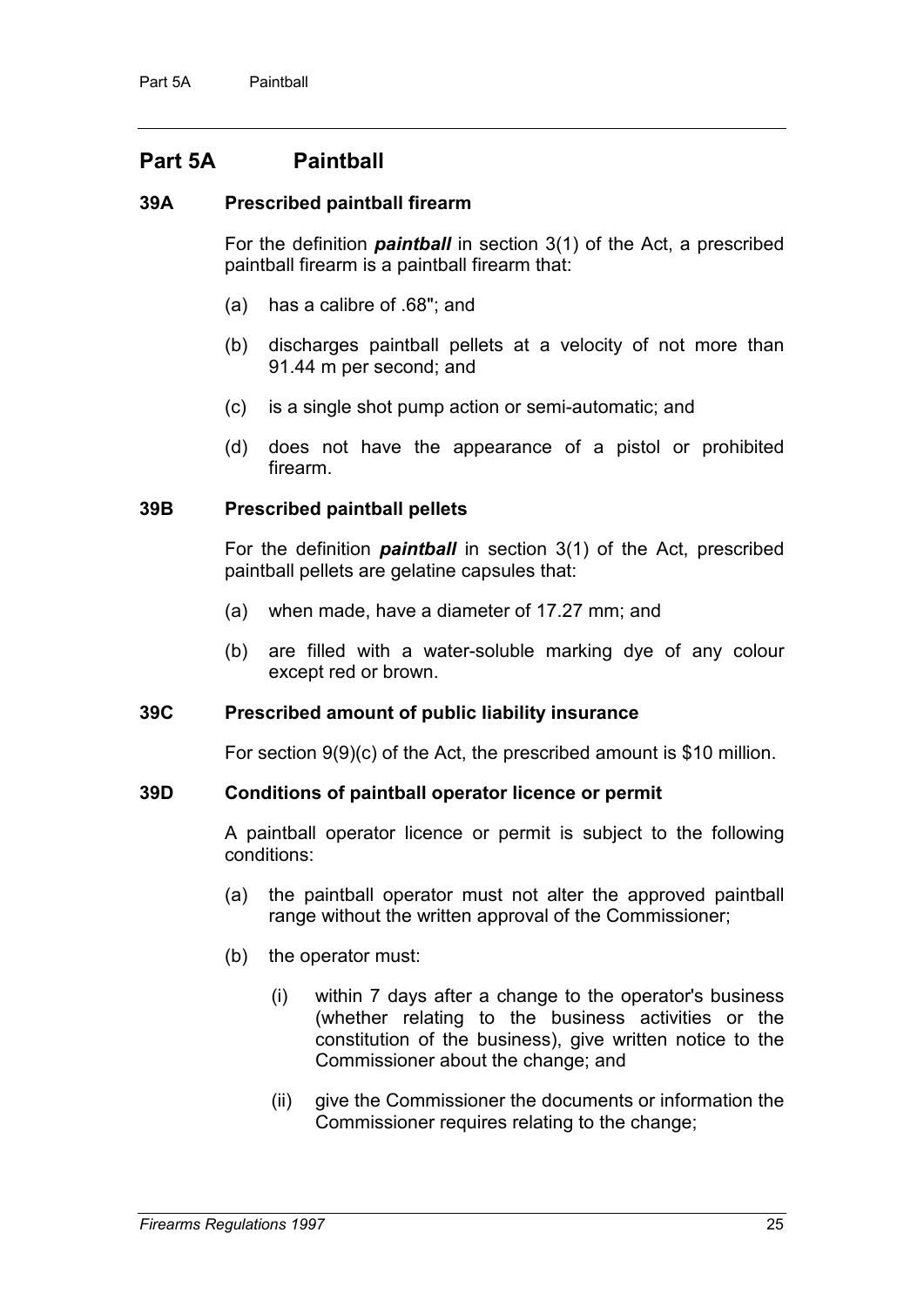- (c) the operator must ensure the operator's paintball operator employees:
	- (i) complete an approved paintball safety course; and
	- (ii) personally supervise the possession and use of paintball firearms by paintball players at the range; and
	- (iii) exercise all reasonable care and precaution, and give the necessary directions to any person, to prevent danger of injury arising out of the playing of paintball at the range;
- (d) the operator must ensure only paintball firearms are used for playing paintball at the range;
- (e) the operator must ensure compliance with an approved paintball operator code of practice;
- (f) the operator must allow a police officer or approved person to inspect the approved paintball range at any reasonable time to ensure compliance with the Act.

### **Part 6 Infringement notices**

#### **40 When infringement notice may be served**

If a member of the Police Force believes that a person has committed an offence against a provision of the Act or these Regulations specified in column 1 of Schedule 4, he or she may serve an infringement notice on the person.

#### **41 Prescribed amount**

The prescribed amount that may be paid, instead of the penalty that may otherwise be imposed, for an offence against a provision of the Act or these Regulations specified in column 1 of Schedule 4 is the amount specified opposite in column 2.

#### **42 Particulars to be included in infringement notice**

An infringement notice is to include the following particulars:

- (a) the name and address of the alleged offender;
- (b) the date, time and place of the offence;
- (c) the nature of the offence and the prescribed amount payable in respect of that offence;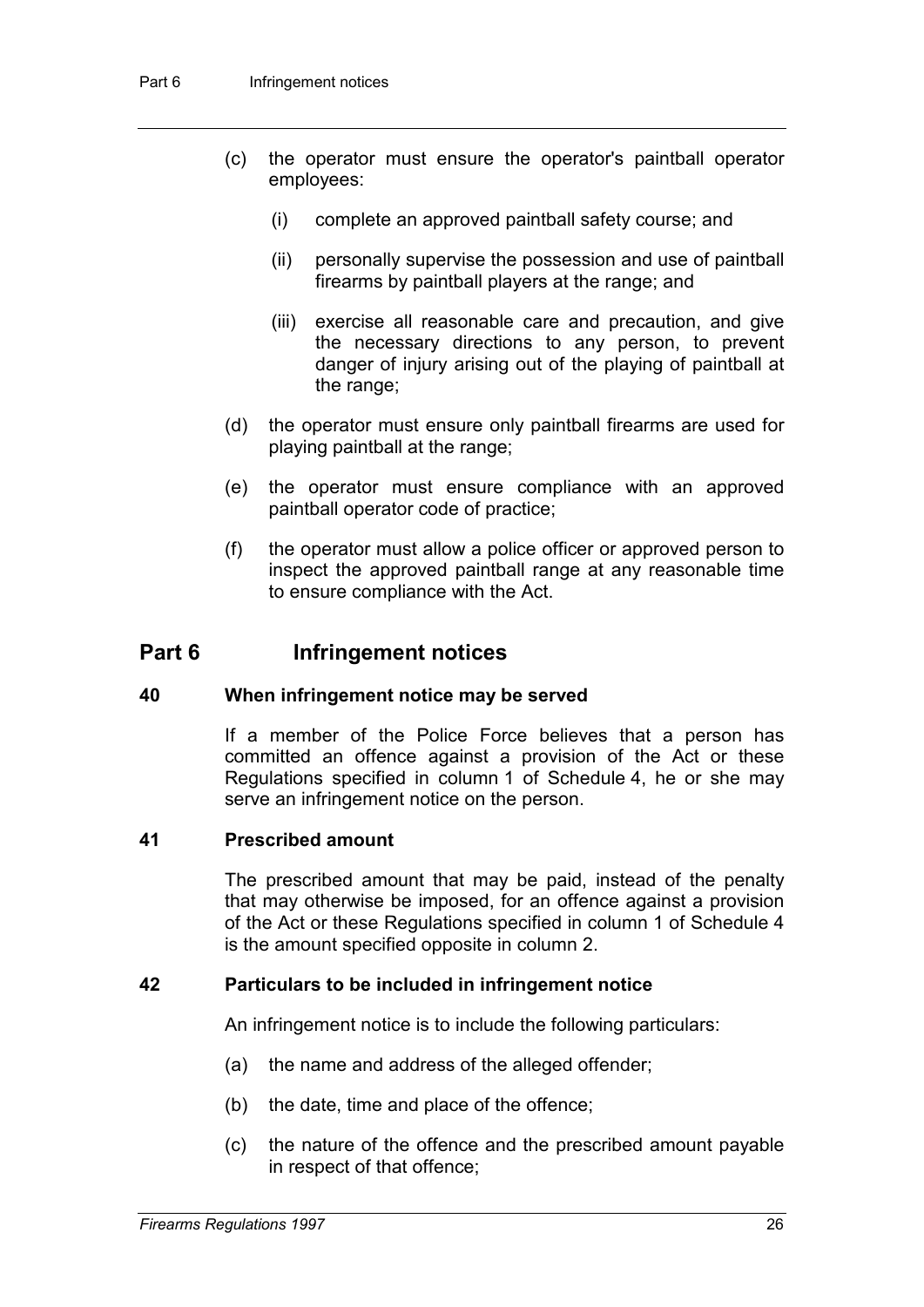- (d) the person to whom the alleged offender may pay the prescribed amount and the address of that person;
- (e) the date of the infringement notice and a statement that the prescribed amount may be paid within 28 days after that date;
- (f) a statement to the effect that, if the alleged offender wishes to pay the prescribed amount, he or she should complete the relevant part of the infringement notice and return the notice with the prescribed amount to the person specified in the notice;
- (g) a statement to the effect that, if the alleged offender wishes to be dealt with by a court in relation to the offence, he or she should not pay the prescribed amount but should complete the relevant part of the infringement notice and return the notice to the person specified in the notice;
- (h) a statement that, if the alleged offender does nothing in response to the infringement notice, a summons may be issued requiring the alleged offender to appear before the Local Court to be dealt with in relation to the offence;
- (i) any other particulars approved by the Commissioner.

#### **43 Expiation of offence**

- (1) If an alleged offender pays the prescribed amount specified in an infringement notice in accordance with the notice, the alleged offender is taken to have expiated the offence and no further proceedings are to be taken in respect of the offence.
- (2) If an alleged offender tenders a cheque in payment of a prescribed amount, the amount is not taken to have been paid unless the cheque is cleared on first presentation.

#### **44 Withdrawal of infringement notice**

An infringement notice may be withdrawn at any time within 28 days after it is served, but before payment of the prescribed amount specified in the infringement notice, by serving on the alleged offender a notice:

- (a) signed by the member of the Police Force who issued the notice or another member authorised by the Commissioner for the purpose; and
- (b) stating that the infringement notice is withdrawn.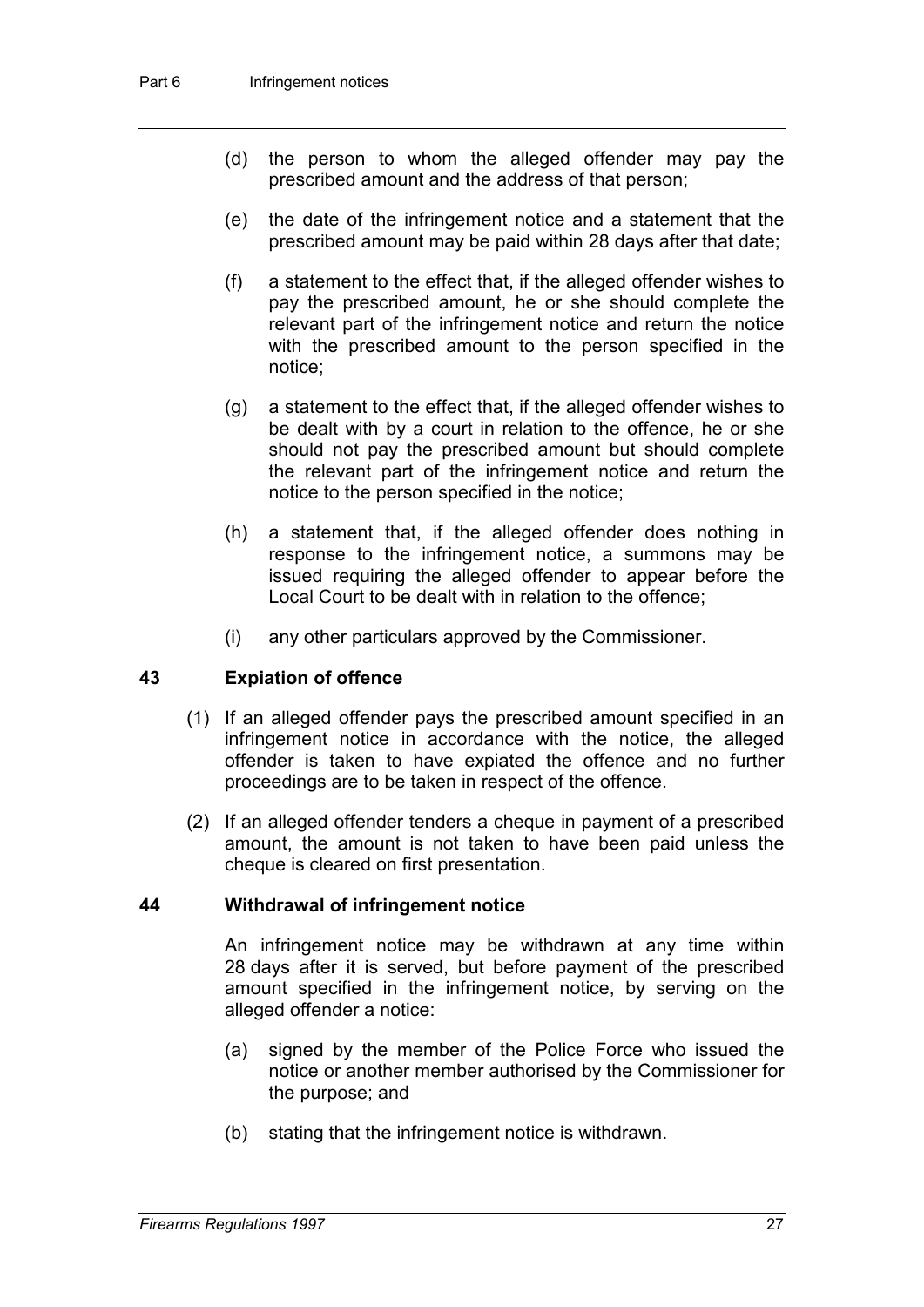#### **45 How service effected**

Service of an infringement notice, or a notice of withdrawal of an infringement notice, is effected:

- (a) by serving it personally on the alleged offender;
- (b) by posting it to the alleged offender at his or her last known address; or
- (c) by leaving it for the alleged offender at his or her last known place of residence or business with a person apparently resident or employed there and apparently not less than 16 years of age.

#### **46 General**

This Part:

- (a) does not prevent more than one infringement notice in respect of the same offence being served on an alleged offender, but it is sufficient for the application of regulation 43 to an alleged offender on whom more than one infringement notice has been served for the alleged offender to pay the prescribed amount in accordance with any one of those notices;
- (b) does not prejudice or affect (except as provided by regulation 43) the institution or prosecution of proceedings, and does not limit the penalty that may be imposed by a court, for an offence; and
- (c) does not require an infringement notice to be served and does not affect the liability of a person to be prosecuted in a court for an offence in respect of which an infringement notice has not been served.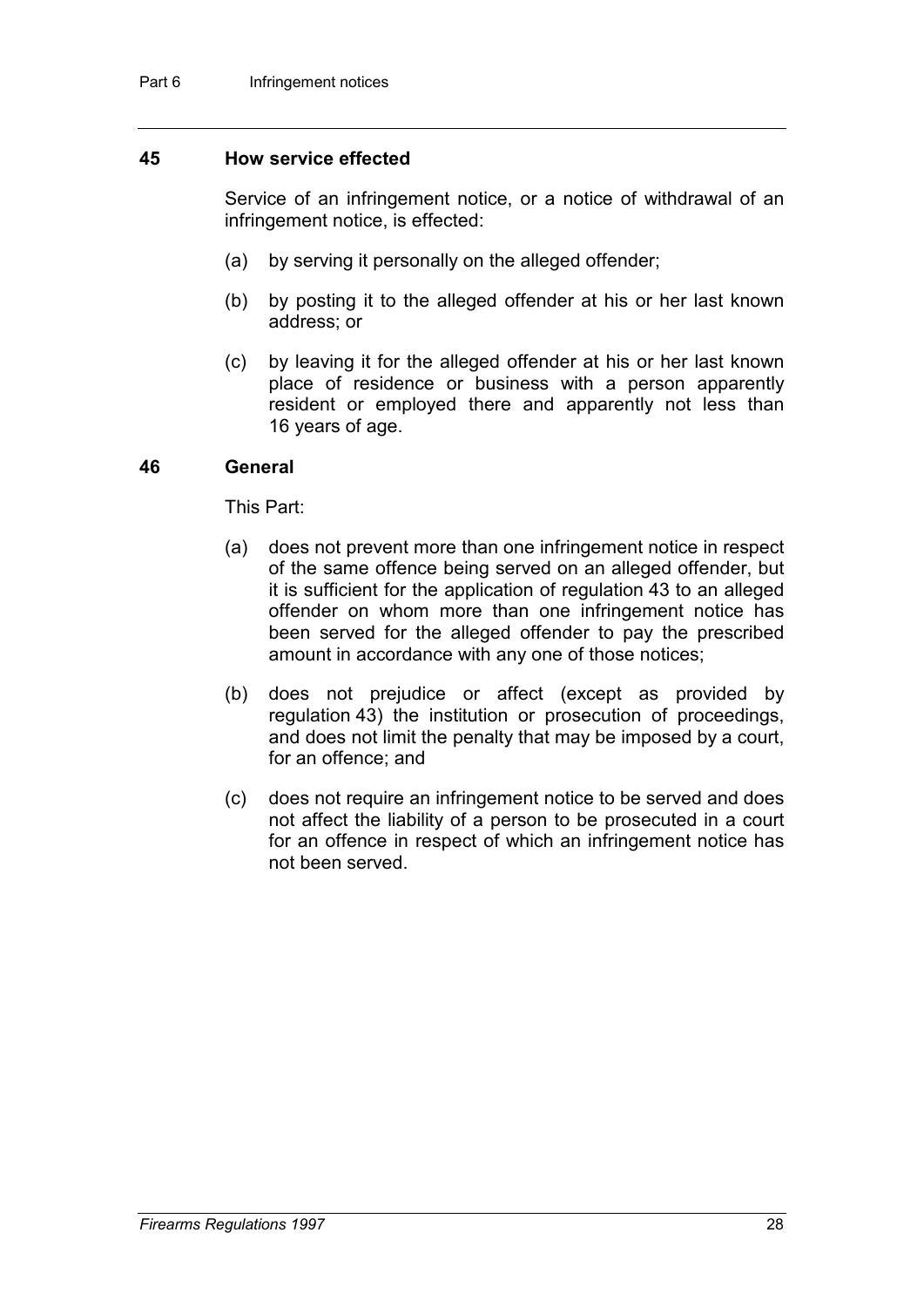### **Schedule 1**

#### Form 4

regulation 31

### **NORTHERN TERRITORY OF AUSTRALIA**

*Firearms Act 1997*

#### **NOTICE OF APPEAL**

|                                                                                                                                                      | (name of appellant)                      |  |  |             |  |
|------------------------------------------------------------------------------------------------------------------------------------------------------|------------------------------------------|--|--|-------------|--|
|                                                                                                                                                      | (residential address of appellant)       |  |  |             |  |
| in accordance with section 51 of the Firearms Act 1997, appeal to the<br>Firearms Appeal Tribunal against the decision of the Commissioner of Police |                                          |  |  |             |  |
|                                                                                                                                                      | (particulars of Commissioner's decision) |  |  |             |  |
|                                                                                                                                                      |                                          |  |  |             |  |
| Dated                                                                                                                                                | $19$ .                                   |  |  |             |  |
|                                                                                                                                                      |                                          |  |  | (Appellant) |  |
| To the Commissioner of Police<br>Darwin.                                                                                                             |                                          |  |  |             |  |
| Take note that the appeal is to be heard by the Firearms Appeal Tribunal                                                                             |                                          |  |  |             |  |
| Dated                                                                                                                                                | $19$ .                                   |  |  |             |  |

.....................…………………… for the Tribunal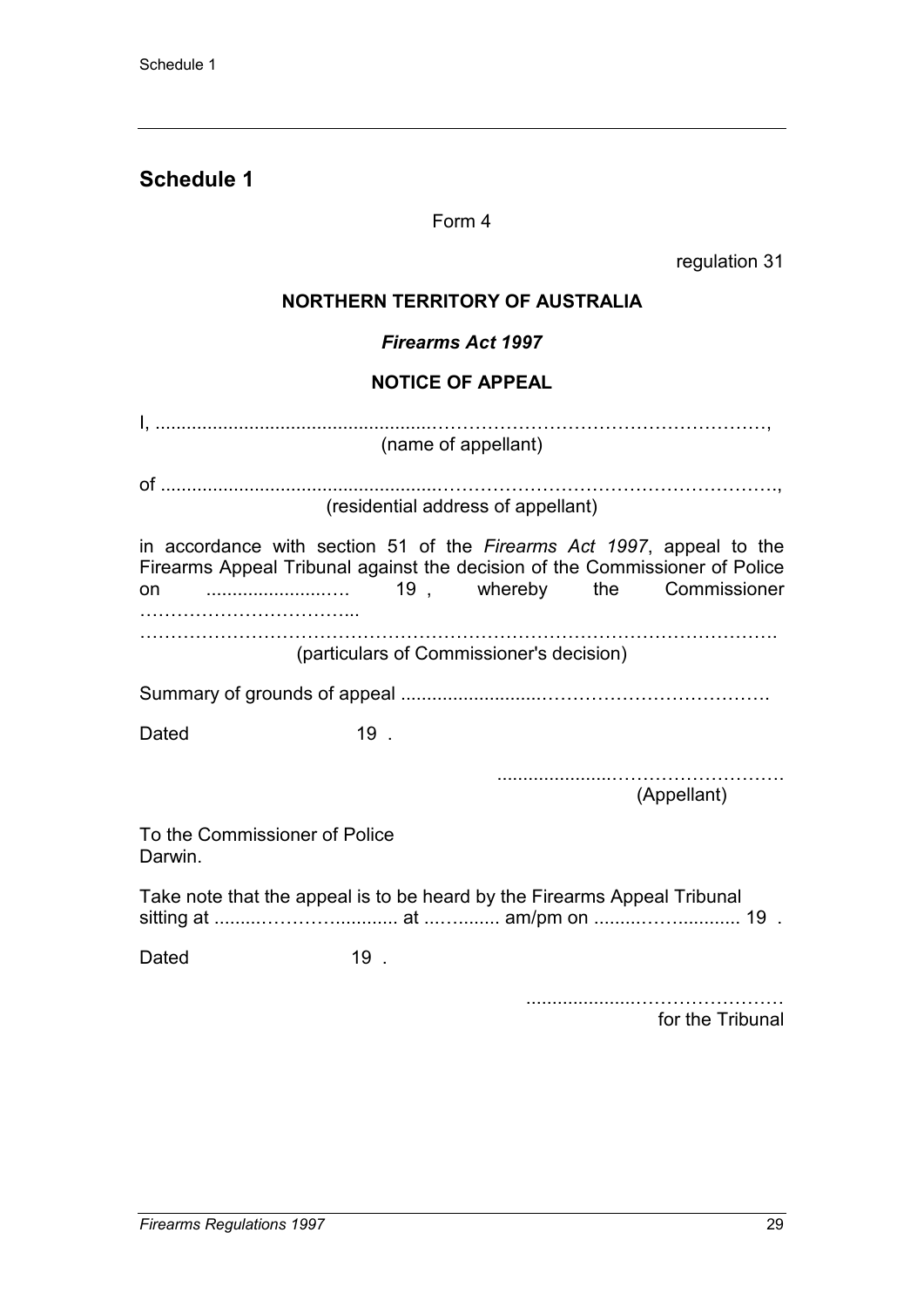### **Schedule 2 Storage and safekeeping requirements for category a and b firearms**

regulation 21

- 1. The sides and door are to be constructed of solid steel:
	- (a) that has a minimum thickness of 3 mm; or
	- (b) that has a minimum thickness of 2 mm if the method of construction used ensures rigidity or additional reinforcing to prevent distortion has been included.
- 2. All edges are to be rolled or folded.
- 3. The door is to be recessed or flush fitted and is to be sized to prevent leverage points.
- 4. All hinges are to be secured so that the door cannot be detached by removing the pins, internal or trap-type hinges being preferred.
- 5. There are at least 2 bolt-down points.
- 6. There is to be one locking point.
- 7. There is to be sufficient reinforcing to prevent distortion of the door if a forced entry were to be attempted.
- 8. If a padlock is used, it is to be covered so as to prevent the lock being cut or broken off.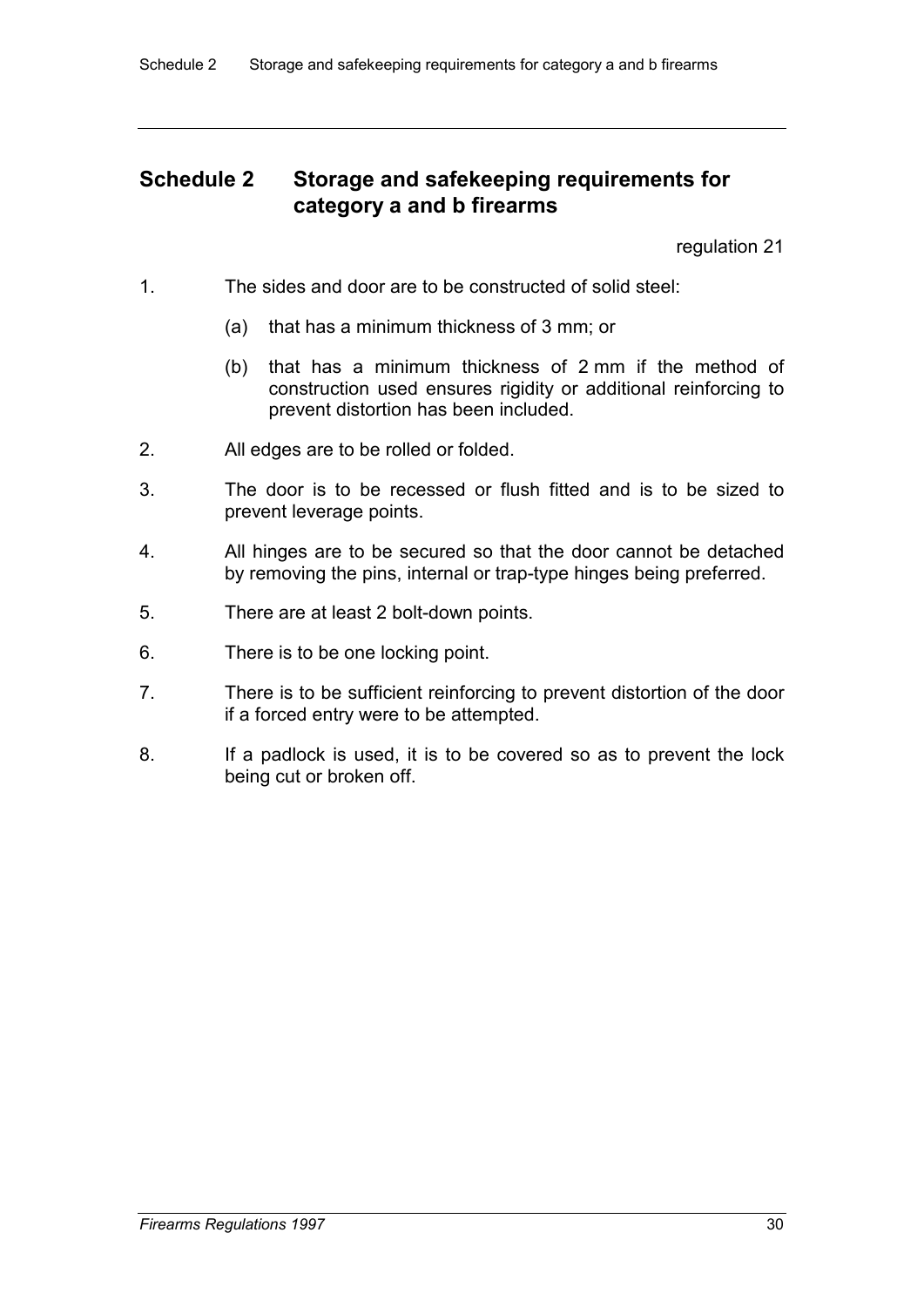### **Schedule 3 Storage and safekeeping requirements for category C, D and H firearms**

regulation 22

- 1. The safe or other receptacle is to be constructed of solid steel:
	- (a) that has a minimum thickness of 6 mm in the sides and the door; or
	- (b) that, subject to inspection and approval by the Commissioner, has minimum thicknesses of 3 mm in the sides and 6 mm in the door.
- 2. All hinges are to be non-removable and are to be constructed in the same manner as safe-style hinges.
- 3. Locks are to be internal and may be combination locks, key locks or electronic locks or a mixture of 2 or more of those kinds of locks.
- 4. A safe or other receptacle for the storage of category C or D firearms is to have at least 2 locks.
- 5. A safe or other receptacle for the storage of category H firearms is to have:
	- (a) at least one lock; or
	- (b) if the swinging edge is greater than 500 mm at least 2 locks.
- 6. Alternatively, category H firearms may be stored in a compartment inside a receptacle that complies the requirements specified in Schedule 2 (a *Schedule 2 receptacle*) if the compartment:
	- (a) is a separate box inside the Schedule 2 receptacle;
	- (b) has a thickness of solid steel that is at least equal to the thickness of the steel in the Schedule 2 receptacle;
	- (c) can only be accessed if the door to the Schedule 2 receptacle is opened first; and
	- (d) is designed so that, in combination with the Schedule 2 receptacle, it provides a double thickness of steel on all sides.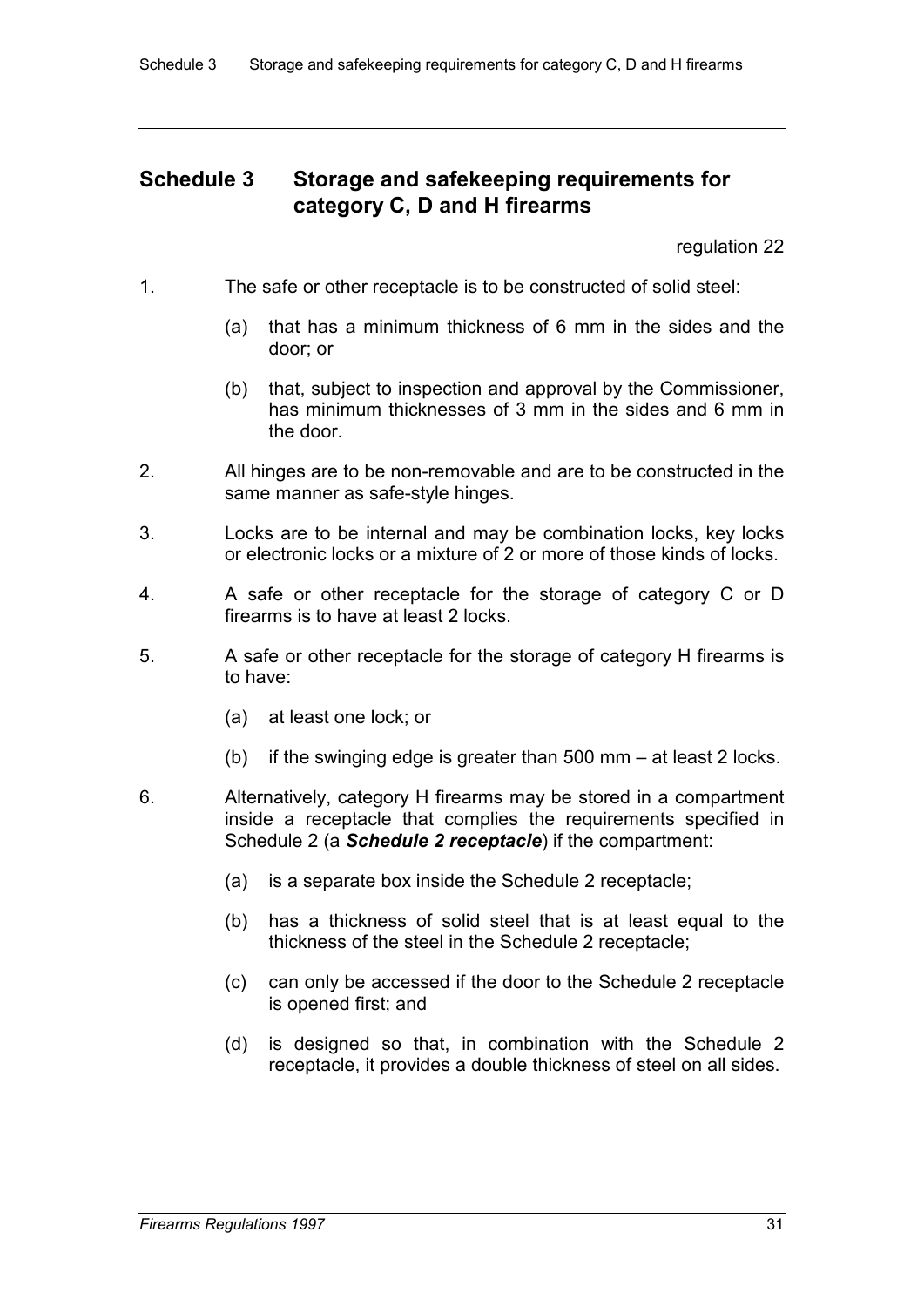### **Schedule 4 Infringement notices prescribed offences and amounts**

regulations 40 and 41

| Column 1<br><b>Offence Provision</b>                                                                                                                                                          | Column <sub>2</sub><br><b>Prescribed Amount</b> |
|-----------------------------------------------------------------------------------------------------------------------------------------------------------------------------------------------|-------------------------------------------------|
| Section 18(2)<br>Failing to update firearms dealer register                                                                                                                                   | 4 penalty units                                 |
| Section 18(3)<br>Failing to provide record of transaction                                                                                                                                     | 4 penalty units                                 |
| Section 63(4)<br>Failing to return completed permit within 7 days                                                                                                                             | 4 penalty units                                 |
| Section 66 and regulation 32<br>Failing to comply with transport requirements for<br>category A or B firearms where the failure did not<br>result in the loss, theft or misuse of the firearm | 4 penalty units                                 |
| Section $(69(1))$<br>Possessing ammunition without licence, permit or<br>authorisation                                                                                                        | 1.5 penalty units                               |
| Section 78(2)<br>Carrying exposed firearm in public place                                                                                                                                     | 4 penalty units                                 |
| Section 80<br>Possessing firearm on land without authorisation                                                                                                                                | 4 penalty units                                 |
| Section 60J<br>Allowing a child to possess or use a paintball<br>firearm to play paintball if under 14, or without<br>parental consent if between 14 and 18                                   | 4 penalty units                                 |
| Section 60K(1)<br>Allowing a person who has not made a paintball<br>player declaration to possess or use a paintball<br>firearm to play paintball                                             | 4 penalty units                                 |
| Section 85<br>Contravention of a licence or permit if the<br>contravention does not result in the loss, theft or<br>misuse of a firearm                                                       | 4 penalty units                                 |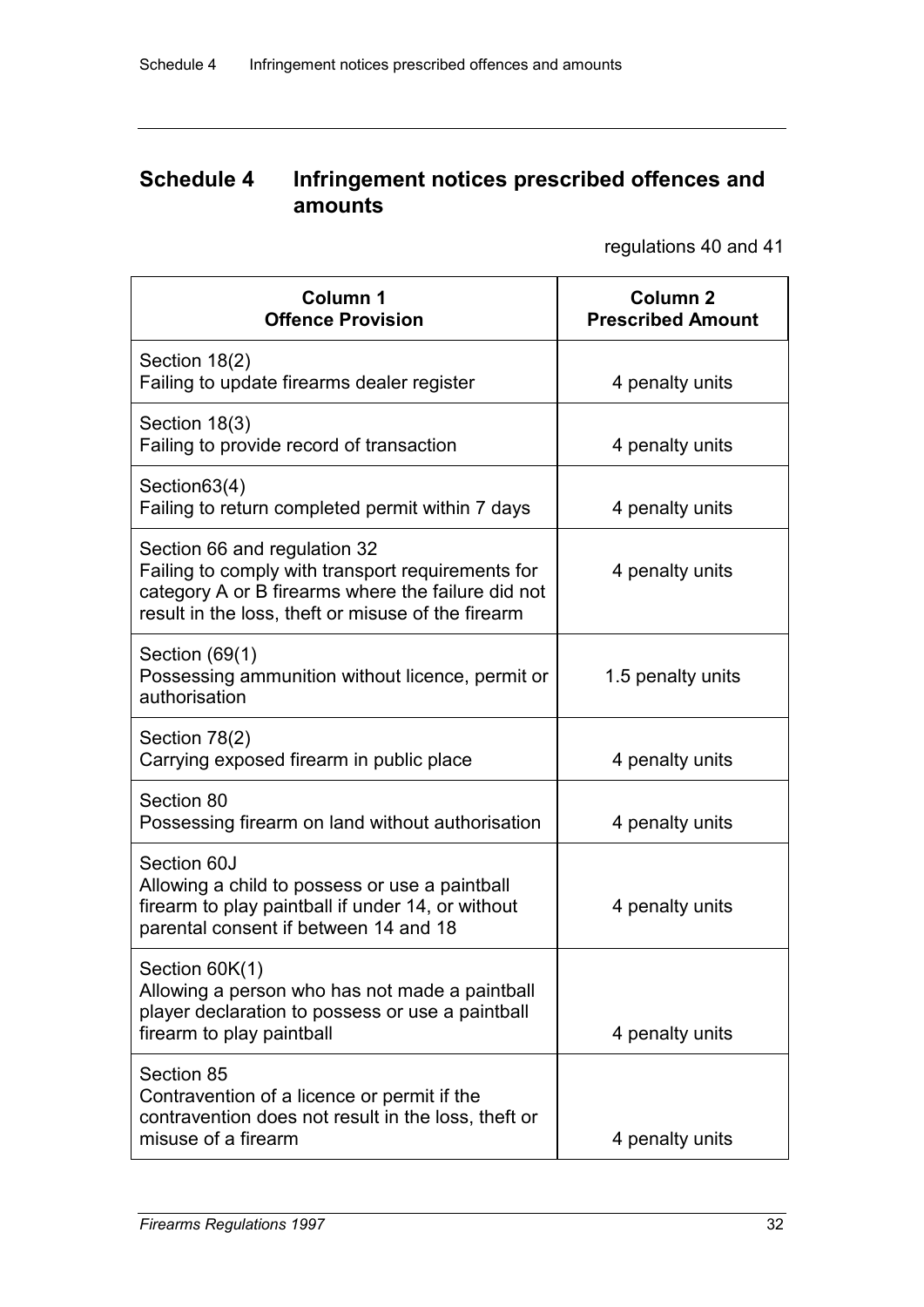| Section 90(1)<br>Failing to notify Commissioner of change of<br>name or address                                                                                                 | 1.5 penalty units |
|---------------------------------------------------------------------------------------------------------------------------------------------------------------------------------|-------------------|
| Section 90(3)<br>Failing to notify Commissioner of change of<br>particulars specified in application for licence,<br>permit or certificate of registration                      | 1.5 penalty units |
| Section 90(4)<br>Failing to notify Commissioner of loss or theft of<br>licence, permit or certificate of registration                                                           | 1.5 penalty units |
| Section $96(1)(a)$<br>Failing to carry licence or permit                                                                                                                        | 1.5 penalty units |
| Section $96(1)(c)$<br>Failing to produce licence, permit or certificate of<br>registration                                                                                      | 1.5 penalty units |
| <b>Regulation 21</b><br>Failing to comply with storage requirements for<br>category A or B firearms if the failure does not<br>result in the loss, theft or misuse of a firearm | 4 penalty units   |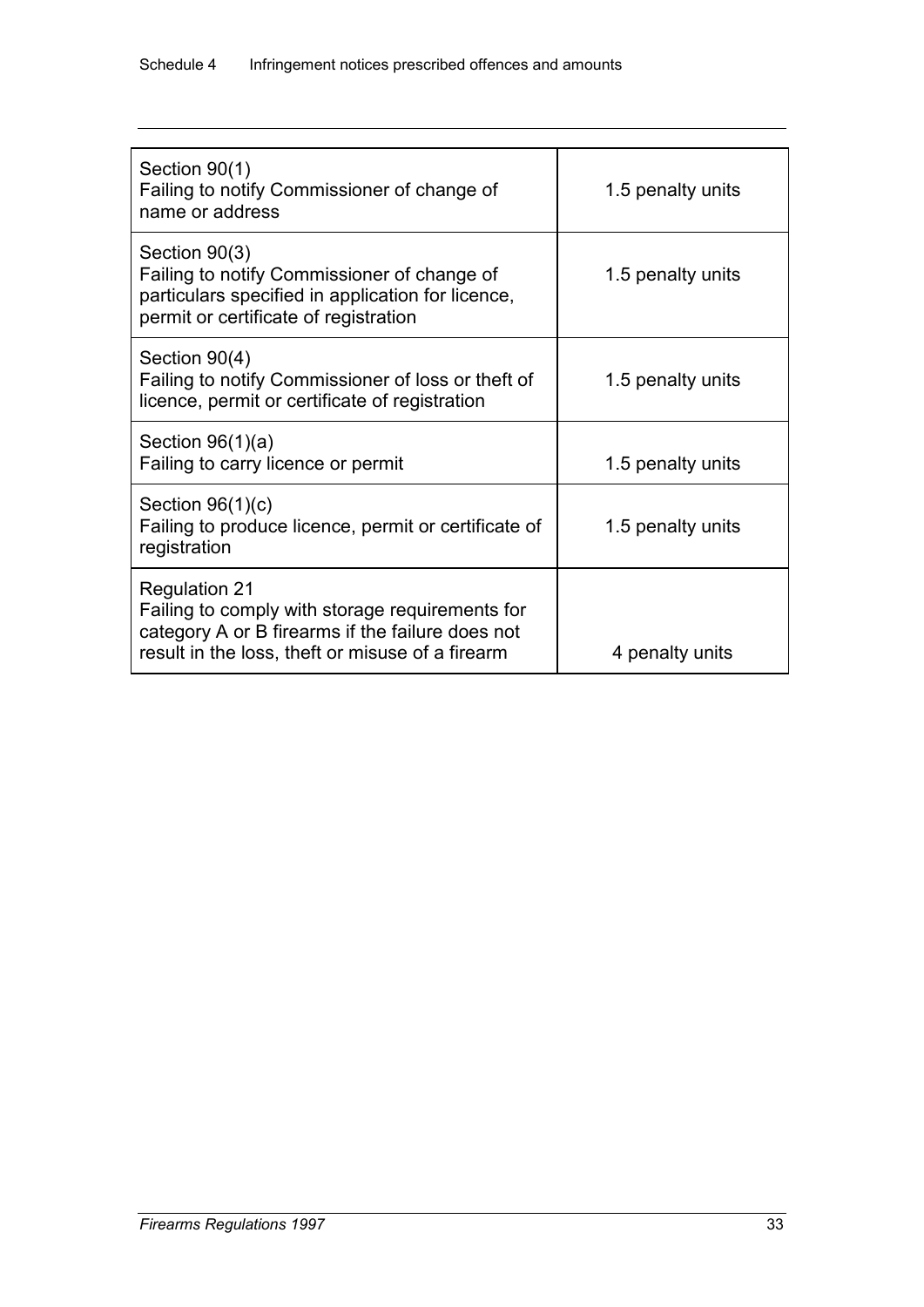#### **ENDNOTES**

**1 KEY**

Key to abbreviations

| $amd = amended$         | $od = order$                        |
|-------------------------|-------------------------------------|
| $app = appendix$        | $om = omitted$                      |
| $bl = by-law$           | $pt = Part$                         |
| $ch = Chapter$          | $r =$ regulation/rule               |
| $cl = clause$           | $rem = remainder$                   |
| div = Division          | renum = renumbered                  |
| $exp = expires/expired$ | $rep = repeated$                    |
| $f =$ forms             | $s = section$                       |
| <b>Gaz = Gazette</b>    | sch = Schedule                      |
| $hdg =$ heading         | sdiv = Subdivision                  |
| ins = inserted          | <b>SL = Subordinate Legislation</b> |
| It = $long$ title       | sub = substituted                   |
| $nc = not$ commenced    |                                     |

#### **2 LIST OF LEGISLATION**

| Firearms Regulations (SL No. 3, 1997) |               |  |
|---------------------------------------|---------------|--|
| <b>Notified</b>                       | 13 March 1997 |  |
| Commenced                             | 13 March 1997 |  |

*Amendments of Firearms Regulations* **(SL No. 45, 2000)**

| Notified  | 1 September 2000 |
|-----------|------------------|
| Commenced | 1 September 2000 |

# *Amendments of Firearms Regulations* **(SL No. 58, 2000)**

Notified 22 December 2000<br>Commenced 22 December 2000 22 December 2000

# *Statute Law Revision Act (No. 2) 2001* **(Act No. 62, 2001)**

Assent date 11 December 2001<br>Commenced 11 December 2001

11 December 2001 (s 2(2) and s 2 *Firearms Amendment Act (No. 2) 2000* (Act No. 64, 2000) and *Gaz* S63, 22 December 2000, p 1)

#### *Amendments of Firearms Regulations* **(SL No. 36, 2003)**

| <b>Notified</b> | 1 July 2003 |
|-----------------|-------------|
| Commenced       | 1 July 2003 |

# *Firearms Amendment Act 2004* **(Act No. 19, 2004)**

Assent date 15 March 2004<br>Commenced s 4: nc (rep by / s 4: nc (rep by Act No 4, 2007); rem: 28 April 2004 (*Gaz* G17, 28 April 2004, p 2)

#### **Amending Legislation**

#### *Statute Law Revision Act 2007* **(Act No. 4, 2007)**

| Assent date | 8 March 2007 |
|-------------|--------------|
| Commenced   | 8 March 2007 |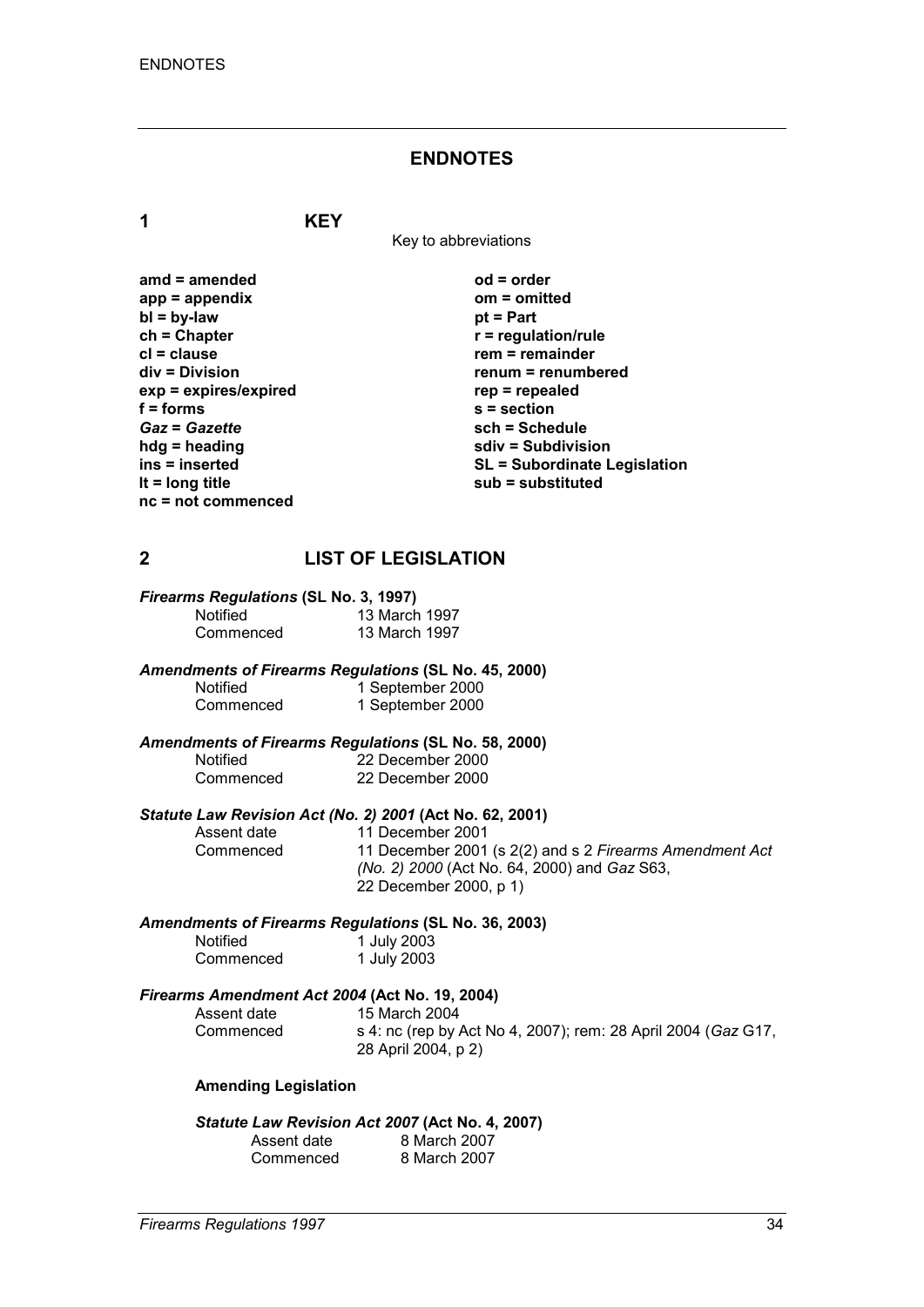|   | Statute Law Revision Act 2007 (Act No. 4, 2007)<br>Assent date<br>Commenced  | 8 March 2007<br>8 March 2007                                                                                                                                                                                                            |
|---|------------------------------------------------------------------------------|-----------------------------------------------------------------------------------------------------------------------------------------------------------------------------------------------------------------------------------------|
|   | Assent date<br>Commenced                                                     | Firearms Amendment (Paintball) Act 2007 (Act No. 17, 2007)<br>18 September 2007<br>29 November 2007 (Gaz G48, 28 November 2007, p 4)                                                                                                    |
|   | Assent date<br>Commenced                                                     | Penalties Amendment (Miscellaneous) Act 2013 (Act No. 23, 2013)<br>12 July 2013<br>28 August 2013 (Gaz G35, 28 August 2013, p 2)                                                                                                        |
|   | Assent date<br>Commenced                                                     | Local Government Amendment Act 2014 (Act No. 19, 2014)<br>2 June 2014<br>s 16: 1 July 2014; s 18: 1 December 2014; rem: 2 June 2014,<br>(s <sub>2</sub> )                                                                               |
|   | Firearms Amendment Act 2014 (Act No. 32, 2014)<br>Assent date<br>Commenced   | 13 November 2014<br>13 November 2014                                                                                                                                                                                                    |
|   | Statute Law Revision Act 2014 (Act No. 38, 2014)<br>Assent date<br>Commenced | 13 November 2014<br>13 November 2014                                                                                                                                                                                                    |
|   | Assent date<br>Commenced                                                     | Local Court (Related Amendments) Act 2016 (Act No. 8, 2016)<br>6 April 2016<br>1 May 2016 (s 2, s 2 Local Court (Repeals and Related<br>Amendments) Act 2016 (Act No. 9, 2016) and Gaz S34,<br>29 April 2016)                           |
|   | Assent date<br>Commenced                                                     | Justice Legislation Amendment (Drug Offences) Act 2016 (Act No. 17, 2016)<br>8 June 2016<br>s 17 (to ext ins new s 15): 10 October 2016; rem: 18 July 2016<br>(Gaz S67, 18 July 2016)                                                   |
|   | Assent date<br>Commenced                                                     | Firearms and Weapons Control Legislation Amendment Act 2016 (Act No. 27, 2016)<br>13 July 2016<br>12 October 2016 (Gaz G41, 12 October 2016, p 2)                                                                                       |
| 3 |                                                                              | <b>GENERAL AMENDMENTS</b>                                                                                                                                                                                                               |
|   |                                                                              | General amendments of a formal nature (which are not referred to in the table<br>of amendments to this reprint) are made by the Interpretation Legislation<br>Amendment Act 2018 (Act No. 22, 2018) to: ss 1, 1A, 3, 5 and 8 and sch 1. |
| 4 |                                                                              | <b>LIST OF AMENDMENTS</b>                                                                                                                                                                                                               |

r 1A ins No. 58, 2000, r 2

- amd Act No. 19, 2004, s 34; Act No. 4, 2007, s 2; Act No. 17, 2016, s 46
- r 1B ins No. 58, 2000, r 2
- amd Act No. 62, 2001, s 17; Act No. 4, 2007, s 2
- r 11A ins No. 58, 2000, r 3
- amd Act No. 62, 2001, s 17
- r 5 amd Act No. 19, 2014, s 26